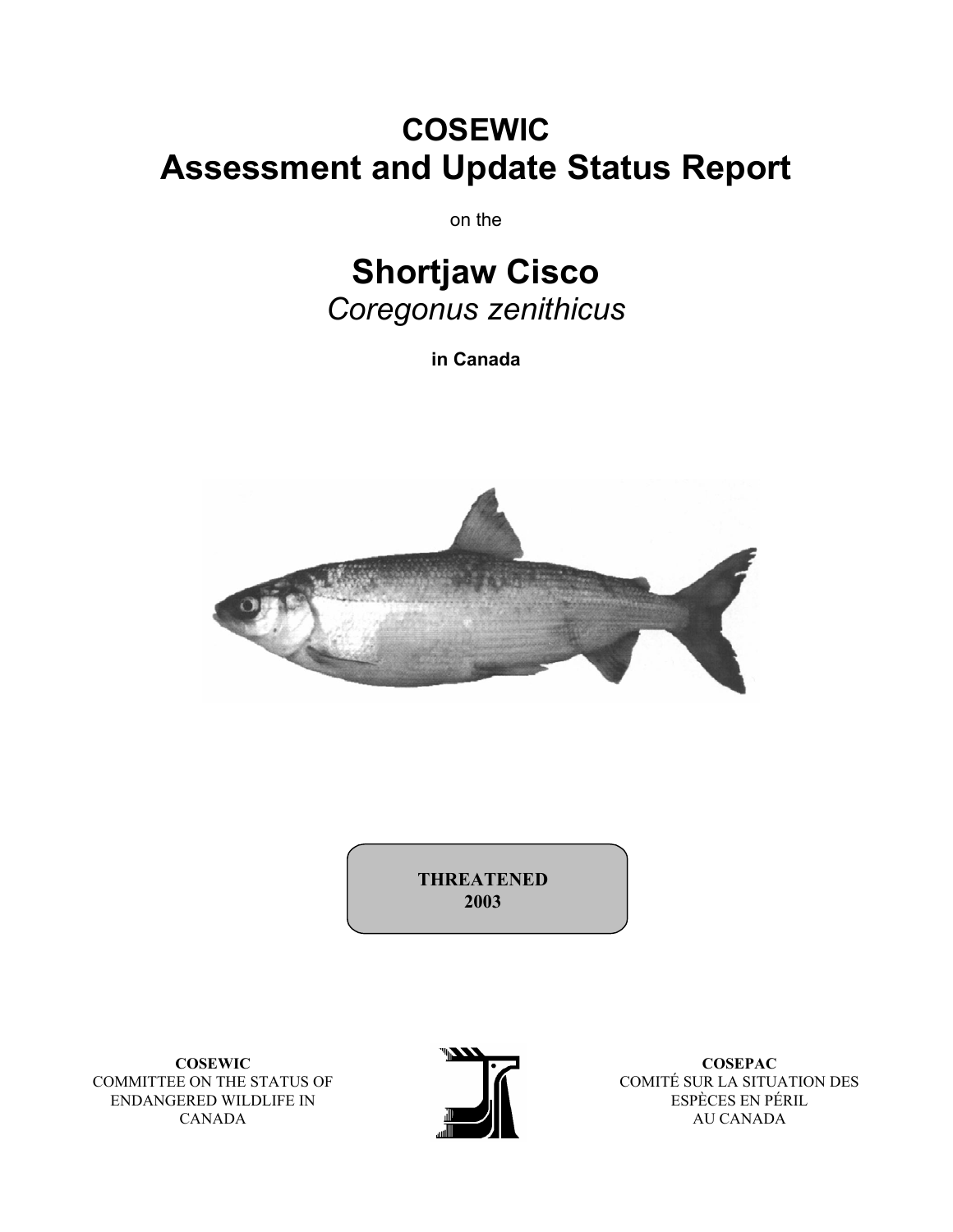COSEWIC status reports are working documents used in assigning the status of wildlife species suspected of being at risk. This report may be cited as follows:

Please note: Persons wishing to cite data in the report should refer to the report (and cite the author(s)); persons wishing to cite the COSEWIC status will refer to the assessment (and cite COSEWIC). A production note will be provided if additional information on the status report history is required.

- COSEWIC 2003. COSEWIC assessment and update status report on the shortjaw cisco *Coregonus zenithicus*. Committee on the Status of Endangered Wildlife in Canada. Ottawa. viii + 19 pp.
- Todd, T.N. 2003. Update COSEWIC status report on the shortjaw cisco *Coregonus zenithicus* in Canada *in* COSEWIC assessment and update status report on the shortjaw cisco *Coregonus zenithicus* in Canada. Committee on the Status of Endangered Wildlife in Canada. Ottawa. 1-19 pp.

#### Production note:

The COSEWIC update status report within this publication is also catalogued as Contribution 1264 of the U.S. Geological Survey's Great Lakes Science Center, Ann Arbor Michigan, U.S.A.

#### Previous report:

Houston, J.J. 1987. COSEWIC status report on the shortjaw cisco *Coregonus zenithicus* in Canada. Committee on the Status of Endangered Wildlife in Canada, Ottawa. 15 pp.

For additional copies contact:

COSEWIC Secretariat c/o Canadian Wildlife Service Environment Canada Ottawa, ON K1A 0H3

Tel.: (819) 997-4991 / (819) 953-3215 Fax: (819) 994-3684 E-mail: COSEWIC/COSEPAC@ec.gc.ca http://www.cosewic.gc.ca

Ếgalement disponible en français sous le titre Évaluation et Rapport de situation du COSEPAC sur cisco à mâchoires égales (*Coregonus zenithicus*) au Canada – Mise à jour.

Cover illustration: Shortjaw Cisco — Photograph of a shortjaw cisco, *Coregonus zenithicus*, from Lake Nipigon, Ontario (332 mm, Aug. 1998). Courtesy of the author, Thomas N. Todd.

Her Majesty the Queen in Right of Canada 2003 Catalogue No. CW69-14/252-2003E-IN ISBN 0-662-33563-5



Recycled paper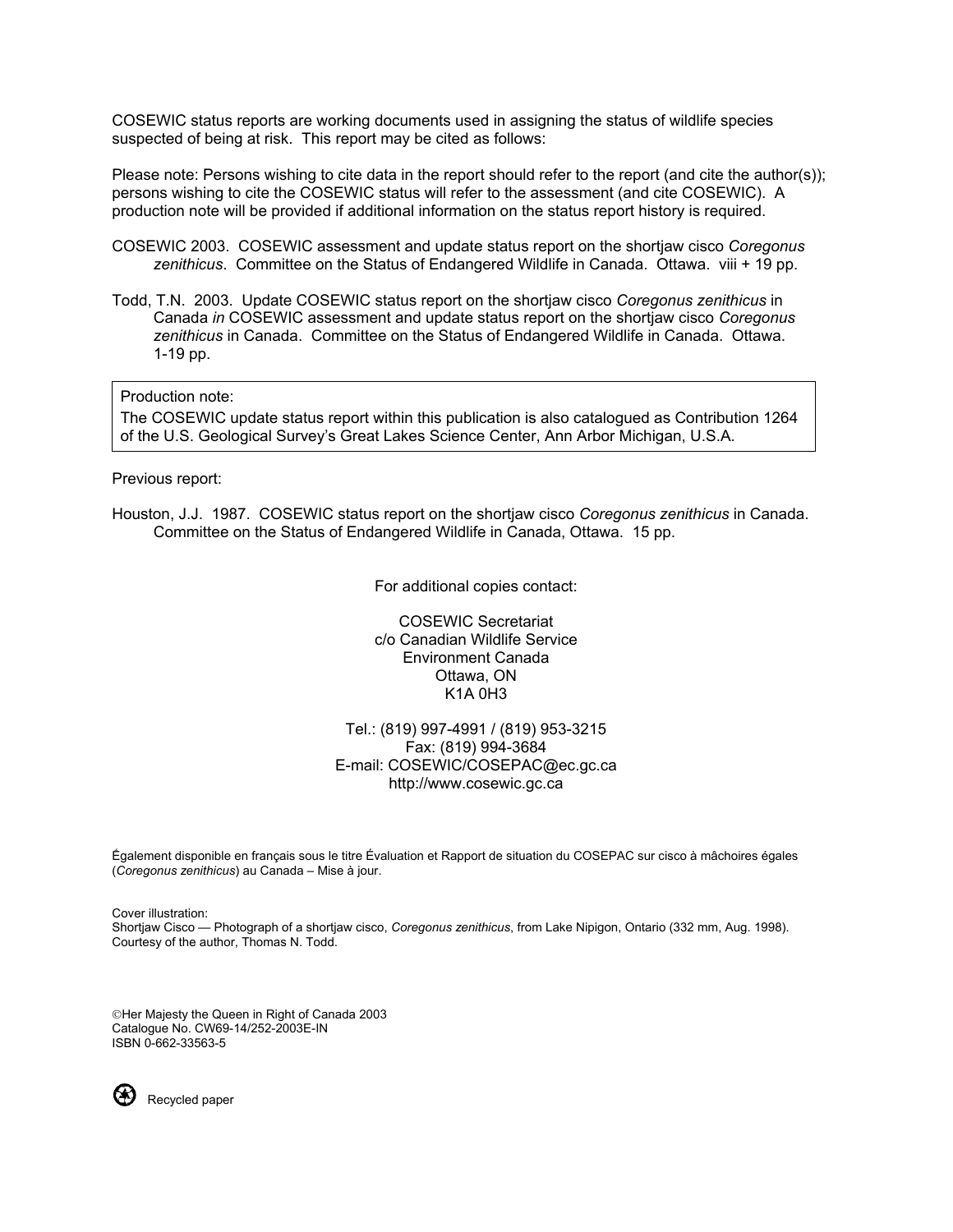

#### **Assessment Summary – May 2003**

**Common name**  Shortjaw cisco

**Scientific name**  *Coregonus zenithicus* 

**Status**  Threatened

#### **Reason for designation**

This species has been extirpated from Lakes Huron and Erie and is in decline in Lake Superior and Great Slave Lake. It is still present in Lake Nipigon and numerous smaller lakes where its status is not well known. Threats include fishing, introduction of exotics and climate change.

#### **Occurrence**

Northwest Territories, Alberta, Saskatchewan, Manitoba, Ontario

#### **Status history**

Designated Threatened in April 1987. Status re-examined and confirmed Threatened in May 2003. Last assessment based on an update status report.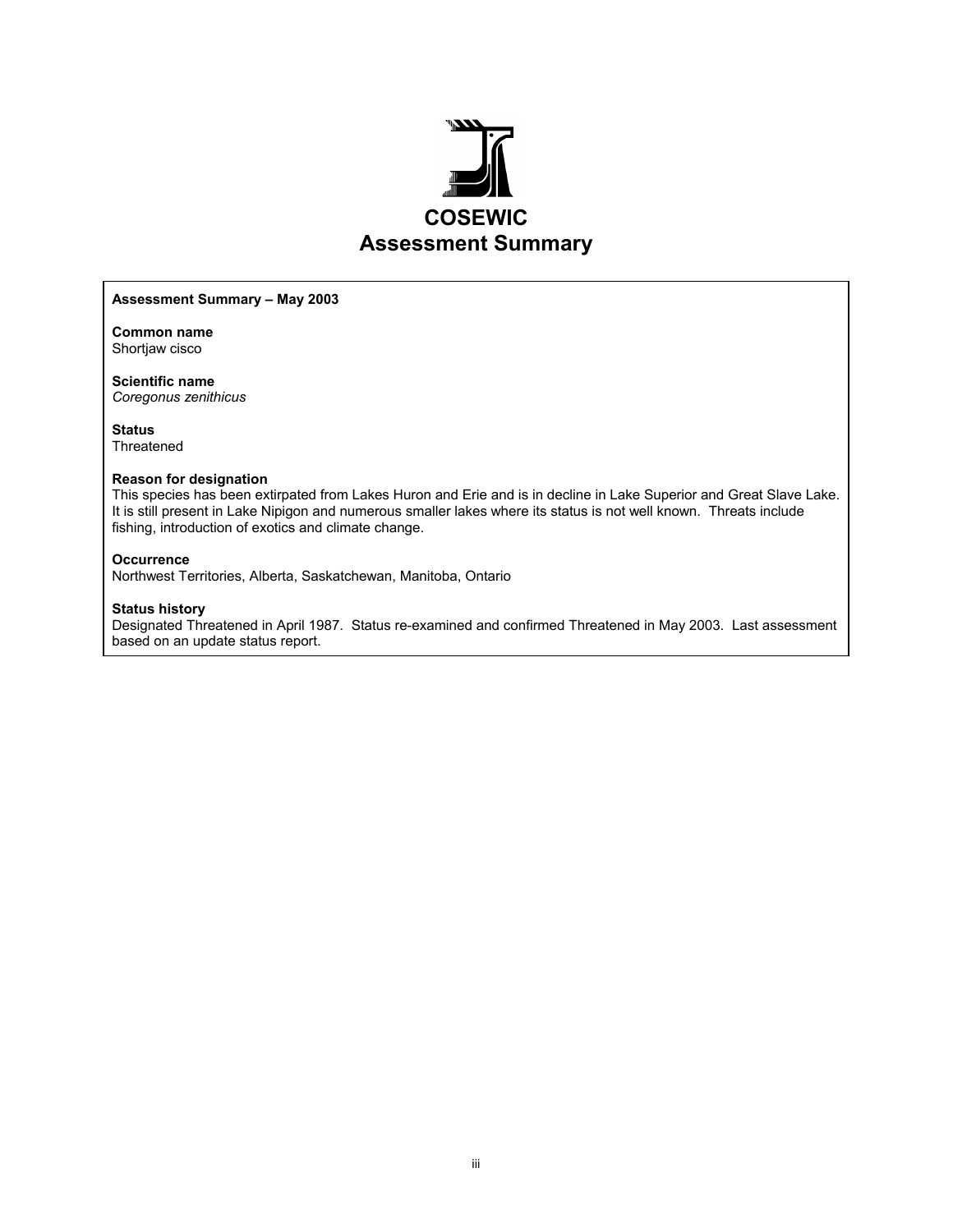

## **Shortjaw Cisco**  *Coregonus zenithicus*

#### **Introduction**

The shortjaw cisco (*Coregonus zenithicus*) is a widespread species in the salmonid subfamily, Coregoninae. Originally described from Lake Superior at Duluth, Minnesota by Jordan and Evermann in 1909, it was subsequently discovered in most of the Laurentian Great Lakes and many smaller lakes in central North America. Large specimens generally approach 300 g in mass, and exceptionally large fish can reach 1.0 kg. The biology is best known in the Great Lakes (including Lake Nipigon) where the species was once a major component of vigorous food fisheries, occupying intermediate depths of 20-180 m.

#### **Distribution**

While best known from the Great Lakes, shortjaw ciscoes have a widespread distribution throughout central Canada. The species was last verified in Lake Erie prior to 1970, in Lake Michigan in 1975, Lake Huron in 1982, and was never reported from Lake Ontario. It still persists in Lake Superior where it has significantly declined in relative abundance. Other than the Great Lakes, shortjaw ciscoes have been reported from at least 22 lakes in Canada extending from Ontario to the Northwest Territories.

#### **Protection**

Shortjaw ciscoes were listed as Threatened by the Committee on the Status of Endangered Wildlife in Canada (COSEWIC). No specific protection has been provided for the shortjaw cisco in Canada, except for general protection afforded through the Fisheries Act.

#### **Patterns of Phenotypic and Genetic Variability**

Shortjaw ciscoes exhibit morphological variability across their geographic range and two basic groups of shortjaw ciscoes exist across Canada. The most common morph is found in large lakes such as Lake Superior, Lake Nipigon, and Great Slave Lake and is characterized by more and longer gillrakers than a morph that seems more typical of small lakes such as Basswood Lake (Ontario), George Lake (Manitoba), and Barrow Lake (Alberta).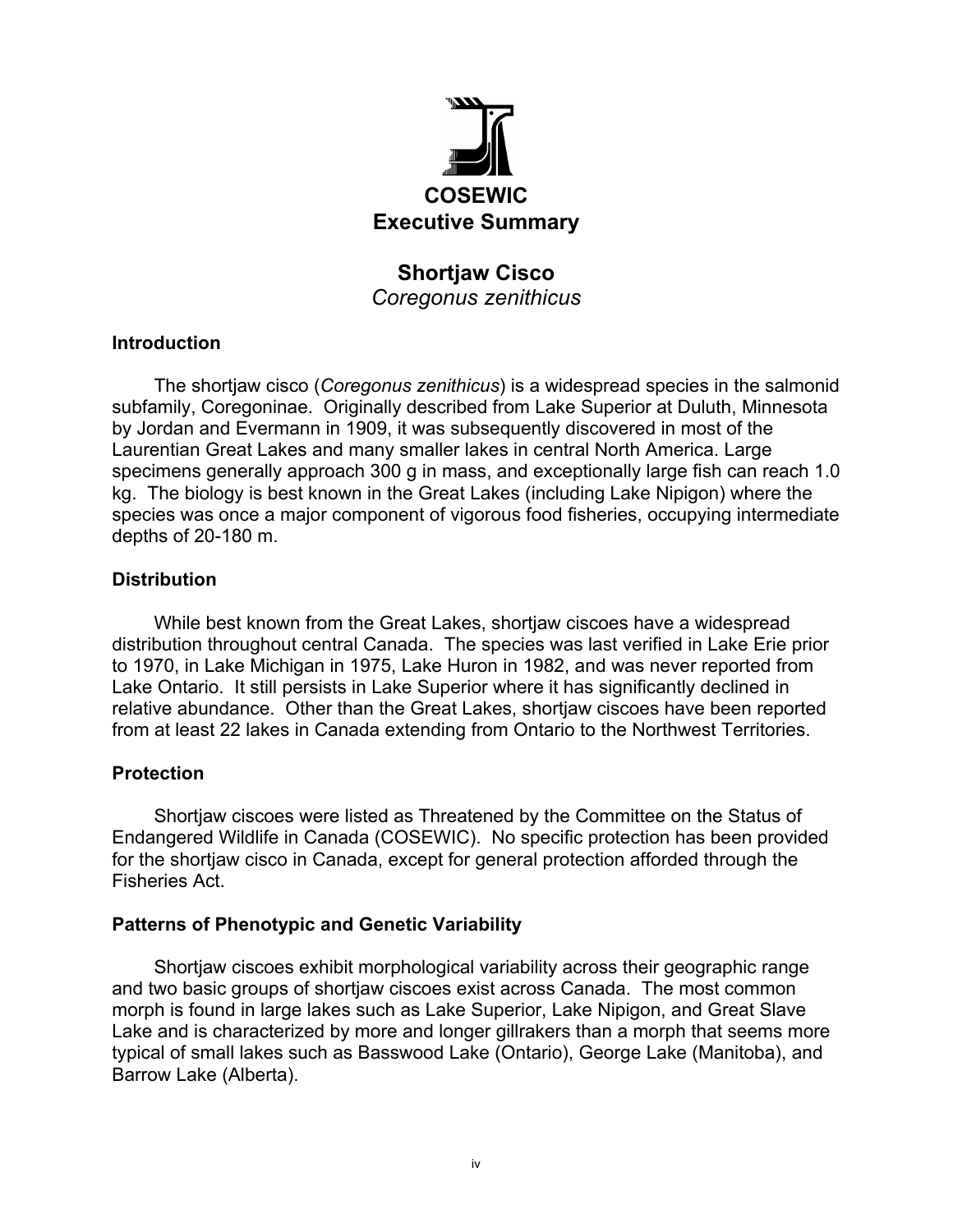#### **Population Sizes and Trends**

Shortjaw ciscoes have been an important part of the food fishery in the Great Lakes since at least the mid-1800s. Landing records, on the whole, were not recorded by species, but were lumped into a general category, "chubs", for all the deepwater cisco species that excluded the shallow-water lake herring. Shortjaw ciscoes seem to have been relatively uncommon in Georgian Bay waters of Lake Huron, but reached levels of 17 - 19% of chub catches from Lake Huron proper in the 1950s. Only individual specimens were taken in the 1970s, and a lone individual was taken in Lake Huron in 1982.

In Lake Michigan, the species (including fish identified as *C. alpenae*) made up about 21% of the chub catch in the 1930s, dropping to 6% in the 1950s, 2% by the early 1960s, and disappeared from the lake in the 1970s.

Other than the few specimens reported from the original paper on Lake Erie shortjaw ciscoes (described as longjaw ciscoes, *C. alpenae*), no subsequent specimens were ever collected.

The species still persists in Lake Superior, but has declined in relative abundance from nearly 90% of the chub catch in the 1920s to about 25% of the catch in the late 1950s, to 6-11% in Michigan waters in the 1970s. Two small collections made in Michigan waters in 1997 revealed abundances of 5% and 11%, in the same range as the 1970s. The abundance of the species in Lake Superior has not been adequately studied, however, and, other than its definite presence in the lake and a drastic decline since the 1920s, little can be said about recent trends.

Extensive, long-term data on the species in Lake Nipigon are lacking, although periodic population assessments have been made since the 1970s. Shortjaw ciscoes comprised 31% of the total catch of ciscoes in 1973 and more recent assessments (1997) from graded-mesh research nets have provided values of 3.4%

Population trends in other lakes that the species inhabits are generally unknown, but different sampling methods in the 1960s selectively caught more shortjaw ciscoes; however, the species has probably been stable over the past few decades. The species undoubtedly forms a portion of food-fishery captures in some of the larger lakes, such as Great Slave Lake, that have either assessment programs or fishery statistical offices, but, in the past, identification of such catches to individual species was apparently not done. Recent efforts to collect specimens from Great Slave Lake have varied in their success at finding any shortjaw ciscoes.

#### **Habitat**

In Lakes Superior, Michigan, and Huron, the shortjaw cisco generally inhabits waters 55 to 144 m in depth, although they have been recorded from as deep as 183 m and occasionally in more shallow water. Seasonal differences were noted in Lake Superior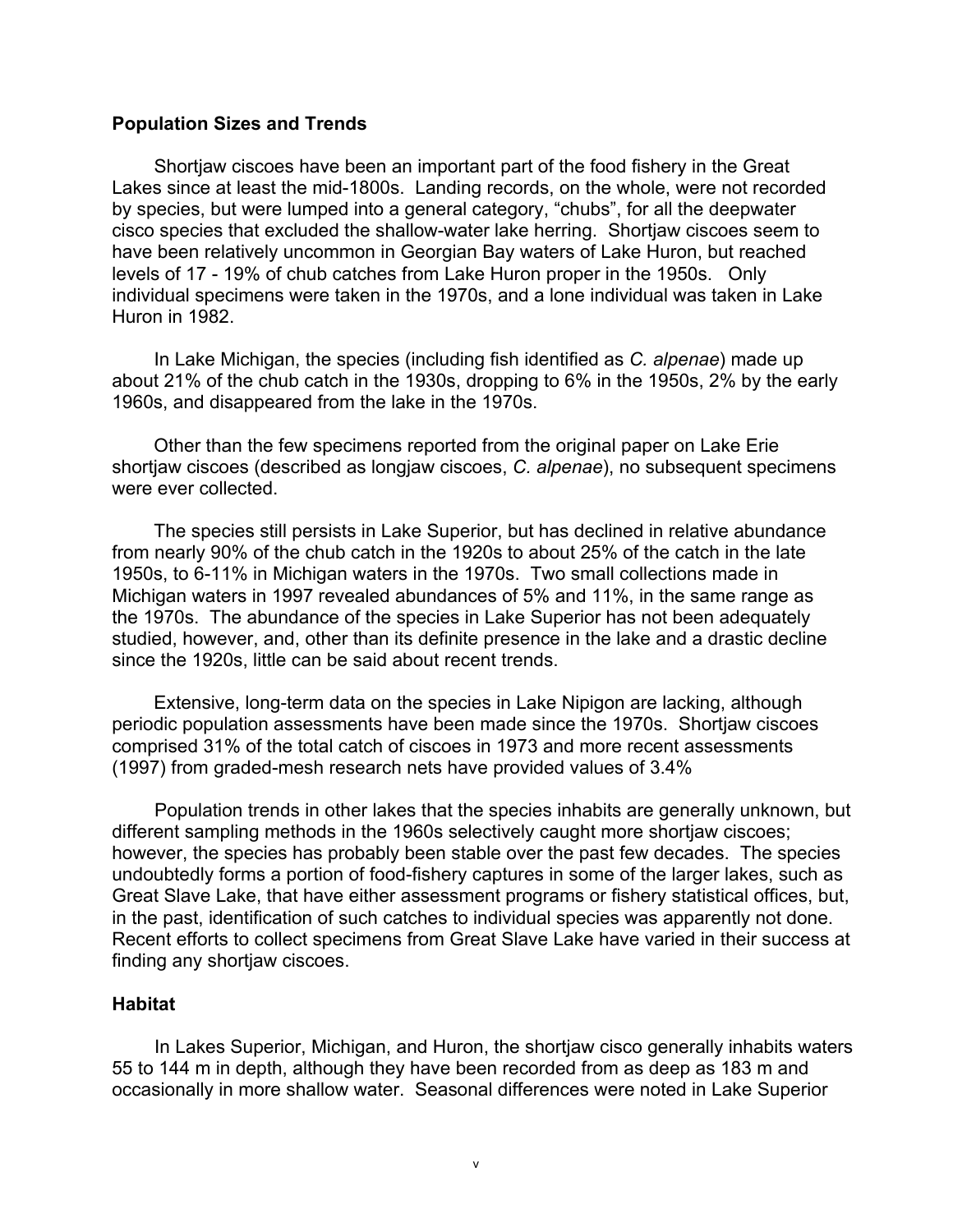with movement into shallower water during spawning, and the fish inhabited 110-114 m in spring, 55-71 m in summer, and 73-90 m in winter. In Lake Nipigon, shortjaw ciscoes inhabit depths of 10-60 m, although the occasional individual has been captured deeper than 60 m. Habitat preferences in smaller lakes are poorly known.

#### **General Biology**

Spawning occurs in either the fall or spring in the Great Lakes. Shortjaw ciscoes in Lakes Michigan, Huron, and Erie spawned solely in the fall. However, Lake Superior fish have been found spawning in either the spring or the fall. Fecundity of shortjaw ciscoes is likely similar to that of other deepwater species such as the bloater, ranging from 3,230 eggs for a fish 241 mm total length (TL) to 18,768 for a fish 305 mm TL (Emery and Brown 1978).

As in most fish species, shortjaw ciscoes grow quickly in their first year of life. While the sexes have been found to have similar growth in length, females grew faster in weight than the males. Maturity occurs in about the fifth year. Coregonines are opportunistic, particulate feeders that generally ingest prey one item at a time. Availability is important, and seasonal prey such as insects show up in the diets of fish in small lakes. Because shortjaw ciscoes may live in the deeper parts of lakes, terrestrial input is limited, and limnetic crustacea (copepods and cladocerans) and benthic organisms (*Mysis* and *Diporeia*) dominate their diets.

#### **Limiting Factors**

No single factor is known to be responsible for the decline of the shortjaw cisco in the Great Lakes. In Lake Erie, profound ecological changes have occurred that have shifted the lake to a more mesotrophic condition. While the physical conditions of Lakes Michigan and Huron have not changed much (with the notable exception of Saginaw Bay), the biological community has become considerably altered. The food fisheries had a negative impact earlier in the 1900s, especially on the larger individuals, at first, then on smaller individuals as mesh sizes were reduced to maintain catch levels. However, competition and predation from rainbow smelt and alewives have certainly had more of an impact during the last 30 years—years in which the food fisheries for chubs have been much less extensive than historically. Sea lamprey predation continues to take a toll on Great Lakes species, and affects smaller species such as chubs in addition to larger species such as lake trout, burbot, and lake whitefish. Abiotic factors such as weather and thermal changes in the lakes have also been suspected to play a role in population destabilization.

Factors limiting populations in smaller lakes are essentially unknown. Rainbow smelt have been introduced into many cisco lakes, including Lake Nipigon, Ontario, and have had a noticeable effect on the ecological makeup of those systems.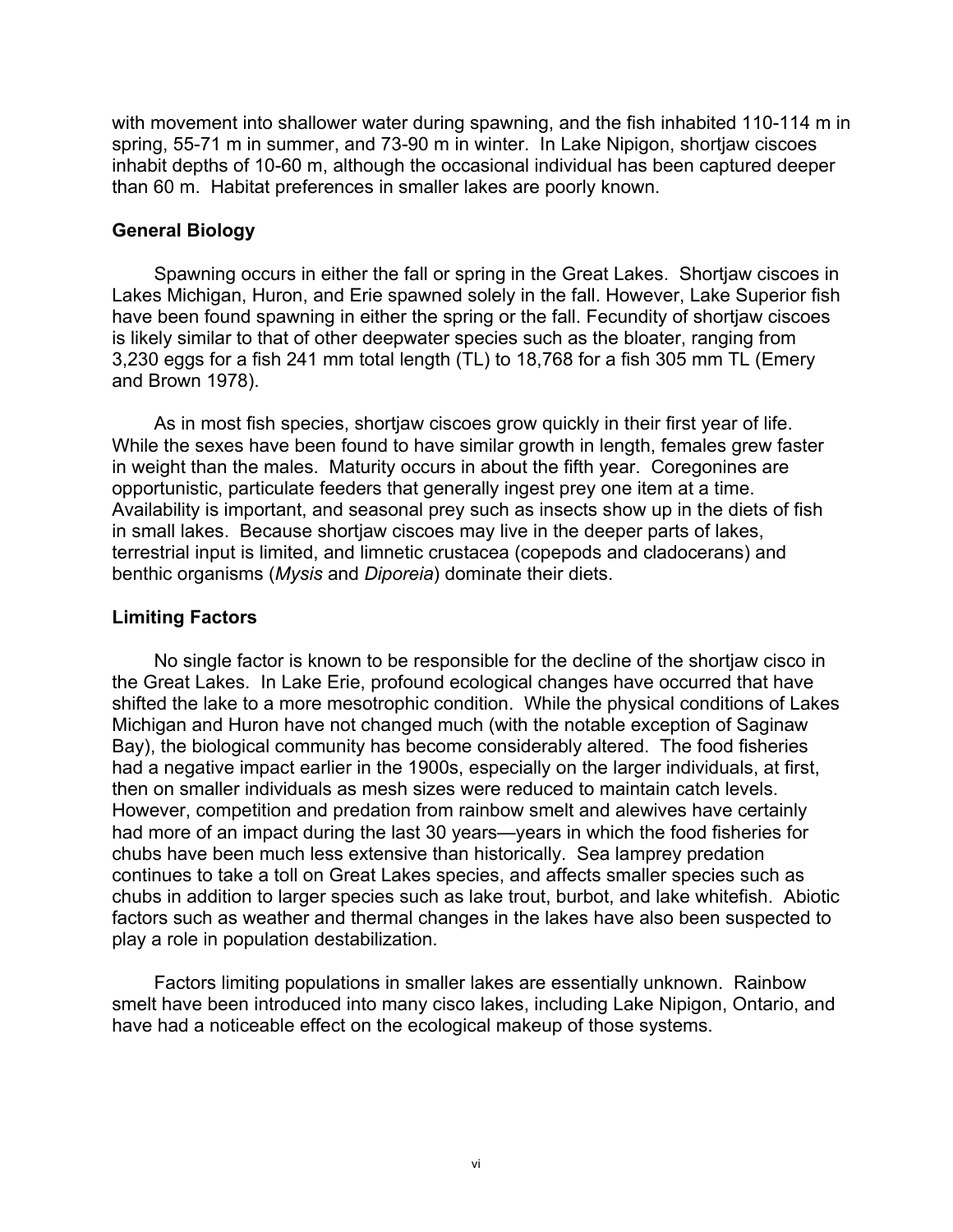#### **Special Significance of the Species**

The shortjaw cisco, along with the lake herring, appear to be the ancestral colonizing species for most of the post-glacial distribution region of the Mississippi Refugium. Within the Great Lakes, the shortjaw cisco represented one lineage in the most spectacular radiation of sympatric forms in northern lakes. It is a unique form with a distribution that is intimately tied with post-glacial hydrology, and is thus of great scientific interest. Food fisheries in the Great Lakes, especially, included the species as part of a highly desirable and commercialized smoked chub market, but it was not considered more desirable than other cisco species of its same size and condition.

#### **Evaluation**

The absence of *Coregonus zenithicus* from Lakes Michigan (since 1975), Huron (since 1982), and Erie (since 1957) supports a conclusion that the species has been extirpated in these lakes. The great and gradual decline of the species in Lake Superior throughout this century, coupled with its extirpation in the lower Great Lakes, should be viewed with alarm. And the introduction of smelt into at least some of the remaining habitat of the shortjaw cisco in Canada could ultimately be detrimental to the species. The species is vulnerable to excessive food harvest, habitat degradation, and introduced exotic species throughout its range. Presently, the U.S. Fish and Wildlife Service is considering the shortjaw cisco for designation as a candidate for potential listing as Threatened or Endangered.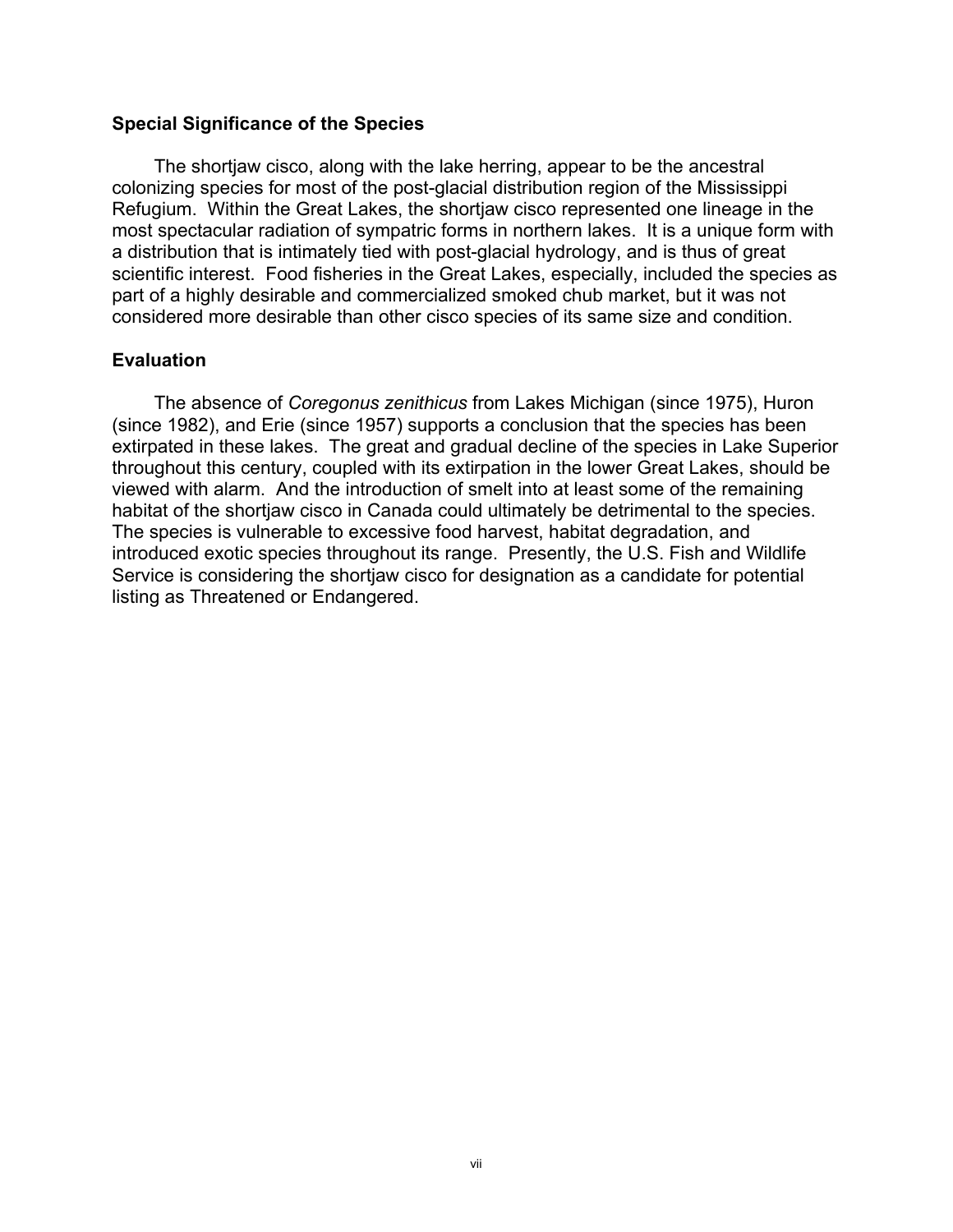

The Committee on the Status of Endangered Wildlife in Canada (COSEWIC) determines the national status of wild species, subspecies, varieties, and nationally significant populations that are considered to be at risk in Canada. Designations are made on all native species for the following taxonomic groups: mammals, birds, reptiles, amphibians, fish, lepidopterans, molluscs, vascular plants, lichens, and mosses.

#### **COSEWIC MEMBERSHIP**

COSEWIC comprises representatives from each provincial and territorial government wildlife agency, four federal agencies (Canadian Wildlife Service, Parks Canada Agency, Department of Fisheries and Oceans, and the Federal Biosystematic Partnership), three nonjurisdictional members and the co-chairs of the species specialist groups. The committee meets to consider status reports on candidate species.

#### **DEFINITIONS**

| <b>Species</b>         | Any indigenous species, subspecies, variety, or geographically defined population of<br>wild fauna and flora.                         |
|------------------------|---------------------------------------------------------------------------------------------------------------------------------------|
| Extinct $(X)$          | A species that no longer exists.                                                                                                      |
| Extirpated (XT)        | A species no longer existing in the wild in Canada, but occurring elsewhere.                                                          |
| Endangered (E)         | A species facing imminent extirpation or extinction.                                                                                  |
| Threatened (T)         | A species likely to become endangered if limiting factors are not reversed.                                                           |
| Special Concern (SC)*  | A species of special concern because of characteristics that make it particularly<br>sensitive to human activities or natural events. |
| Not at Risk (NAR)**    | A species that has been evaluated and found to be not at risk.                                                                        |
| Data Deficient (DD)*** | A species for which there is insufficient scientific information to support status<br>designation.                                    |

- \* Formerly described as "Vulnerable" from 1990 to 1999, or "Rare" prior to 1990.
- \*\* Formerly described as "Not In Any Category", or "No Designation Required."<br>\*\*\* Fermerly described as "Indeterminate" from 1994 to 1999 as "ISIBD" (insuffici
- Formerly described as "Indeterminate" from 1994 to 1999 or "ISIBD" (insufficient scientific information on which to base a designation) prior to 1994.

The Committee on the Status of Endangered Wildlife in Canada (COSEWIC) was created in 1977 as a result of a recommendation at the Federal-Provincial Wildlife Conference held in 1976. It arose from the need for a single, official, scientifically sound, national listing of wildlife species at risk. In 1978, COSEWIC designated its first species and produced its first list of Canadian species at risk. Species designated at meetings of the full committee are added to the list.



Environment Environnement<br>Canada Canada Canada Canadian Wildlife Service canadien<br>Service de la faune de la faune

Canad<sup>"</sup>

The Canadian Wildlife Service, Environment Canada, provides full administrative and financial support to the COSEWIC Secretariat.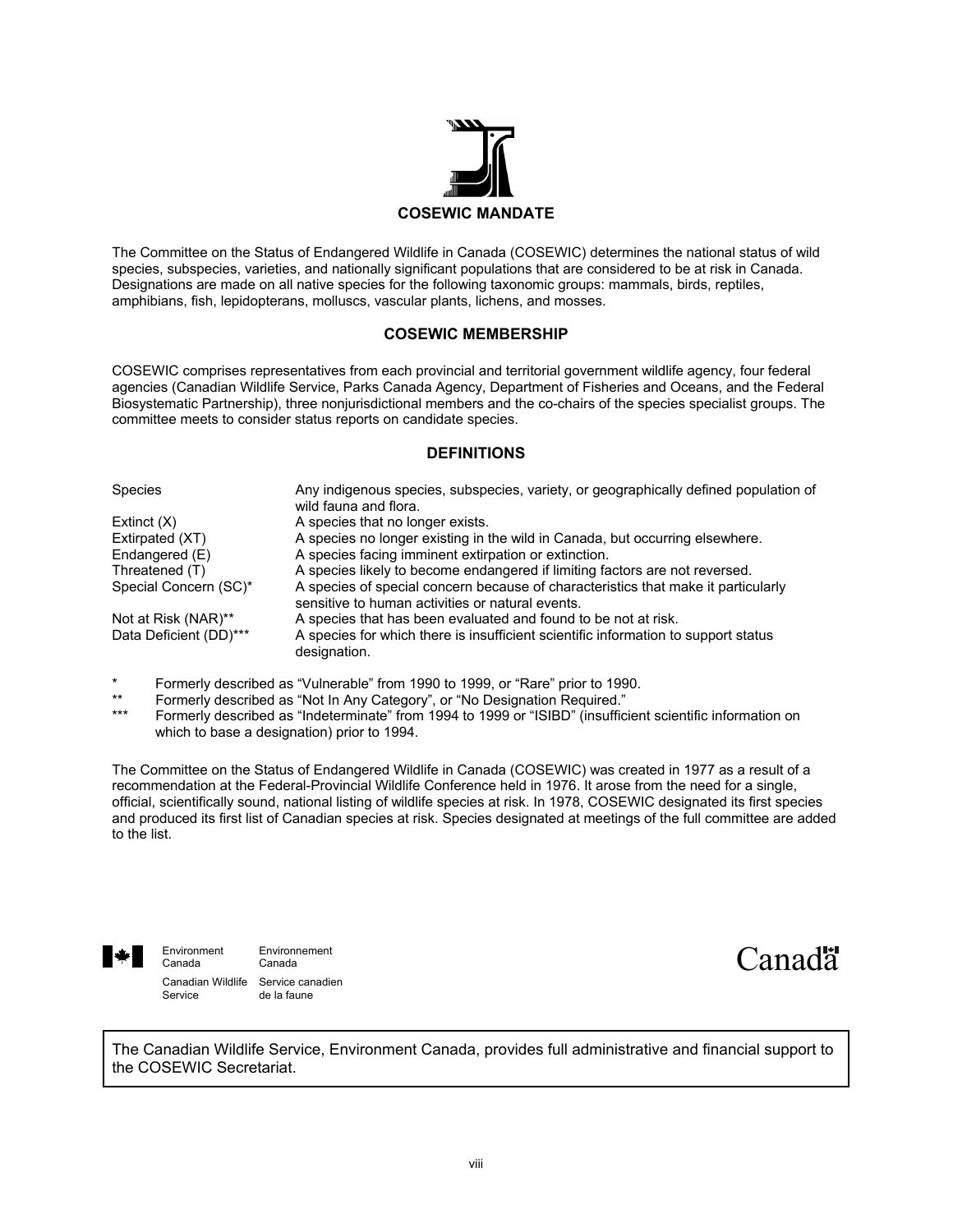**Update COSEWIC Status Report**

on the

# **Shortjaw Cisco**  *Coregonus zenithicus*

**in Canada** 

Thomas N. Todd<sup>1</sup>

2003

<sup>1</sup>US Geological Survey Great Lakes Science Center 1451 Green Road Ann Arbor, Michigan, USA 48105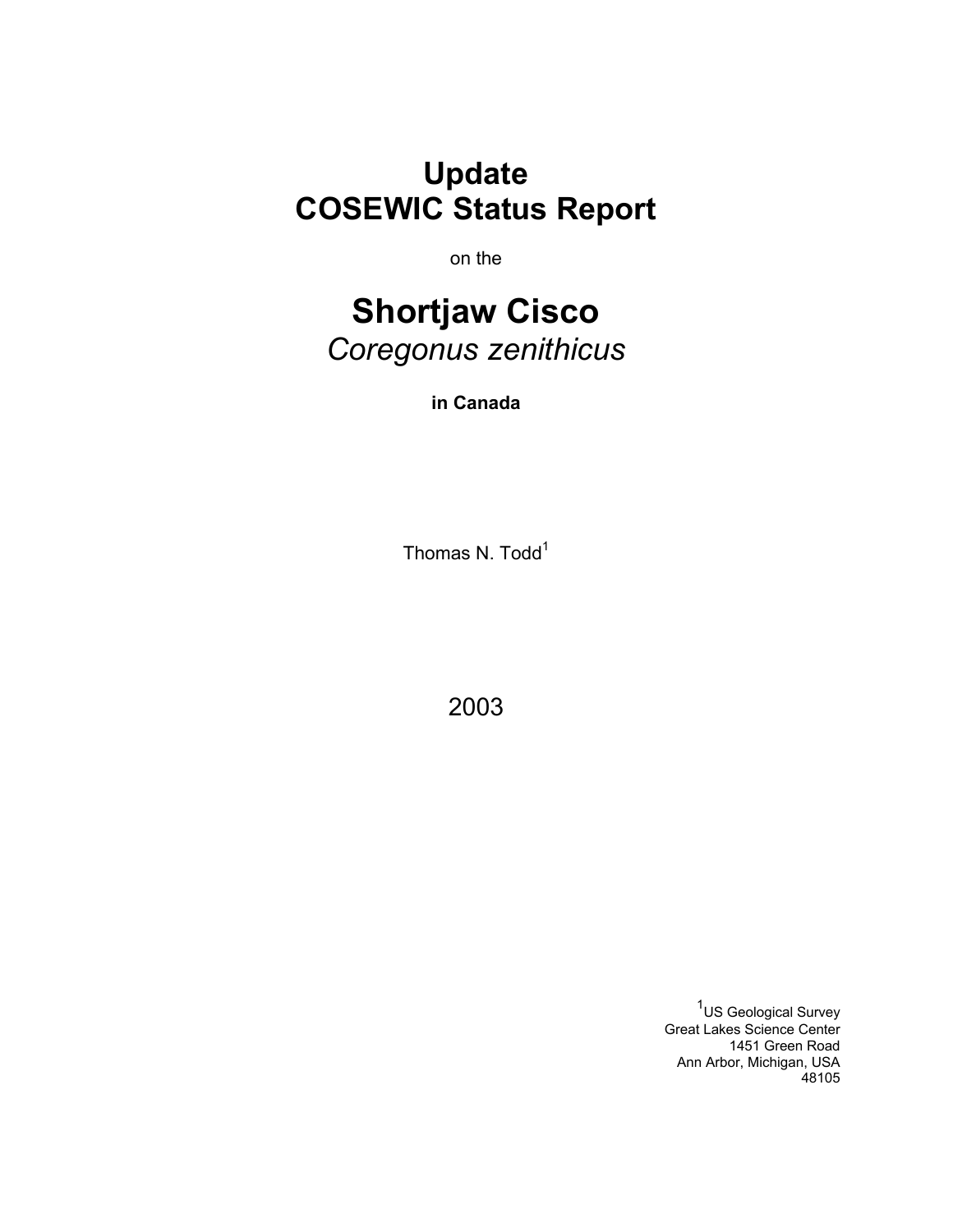# **TABLE OF CONTENTS**

| 15 |
|----|
|    |
|    |

## **List of figures**

| Figure 1. Shortjaw cisco, Coregonus zenithicus, from Lake Nipigon, Ontario  4       |
|-------------------------------------------------------------------------------------|
| Figure 2. Distribution of known populations of the shortjaw cisco in North American |
|                                                                                     |

## **List of tables**

|  |  |  |  | Table 1. Reported localities for occurrence of Coregonus zenithicus 6 |  |
|--|--|--|--|-----------------------------------------------------------------------|--|
|--|--|--|--|-----------------------------------------------------------------------|--|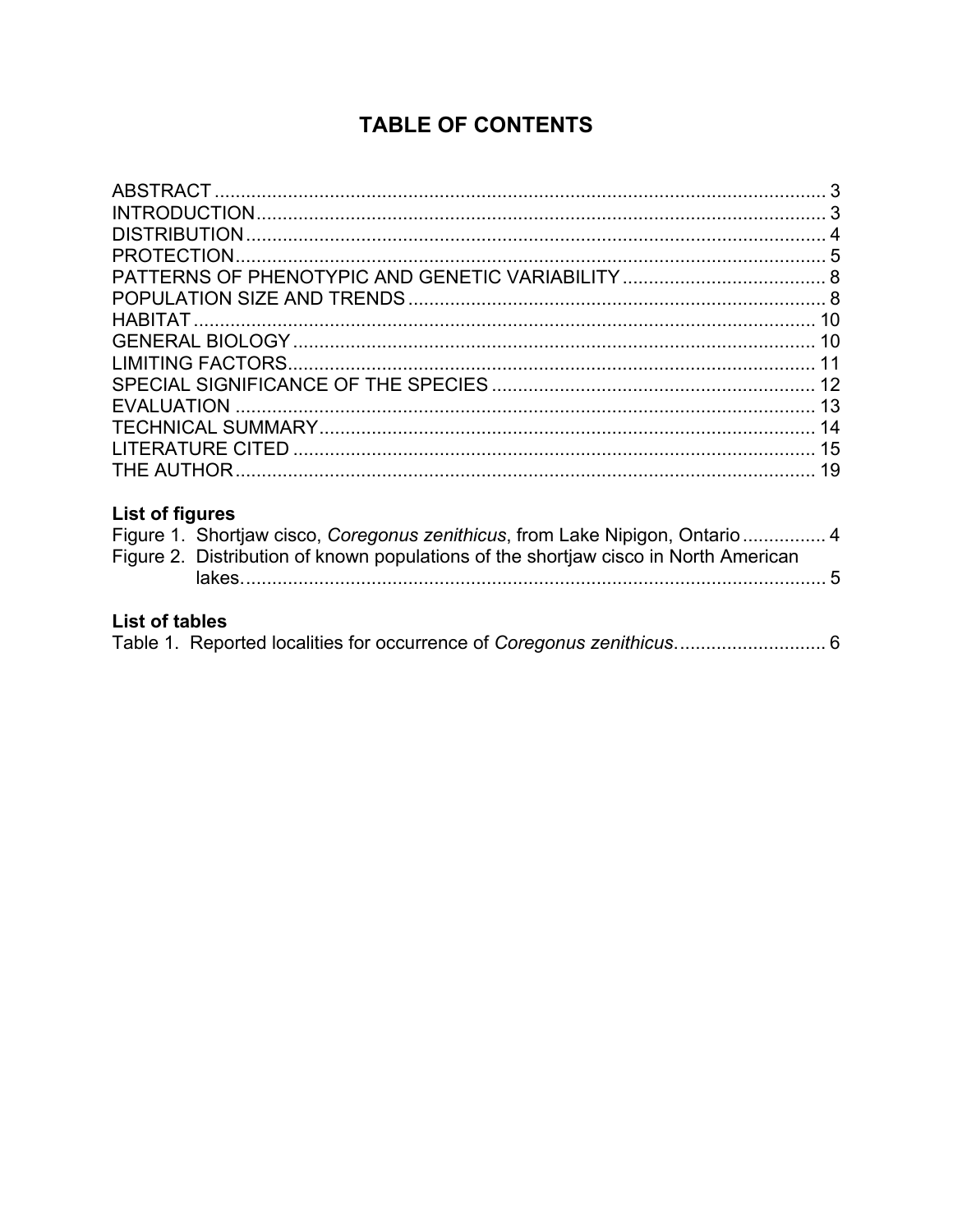#### **ABSTRACT**

Extirpated in most of the Great Lakes, the shortjaw cisco, *Coregonus zenithicus*, is currently found in Lakes Superior and Nipigon in addition to at least 23 Canadian lakes. The species exhibits morphological and genetic variability throughout its range and may consist of more than one distinct taxon. However, a common morph is widely distributed from the Great Lakes to the Northwest Territories, consistent with a hypothesis of preglacial origin for the species. Shortjaw ciscoes have declined because of excessive exploitation by food fisheries, habitat degradation, and predation and competition with introduced and exotic species such as alewife, *Alosa pseudoharengus*, and rainbow smelt, *Osmerus mordax*. The status of the species in most Canadian lakes is unknown, but continuing declines in those lakes that have been monitored suggest that the shortjaw cisco should be considered as threatened throughout its range.

#### **INTRODUCTION**

The shortjaw cisco (*Coregonus zenithicus*) is a widespread species in the salmonid subfamily, Coregoninae. Originally described from Lake Superior at Duluth, Minnesota (the "Zenith" city) by Jordan and Evermann (1909), it was subsequently discovered in most of the Laurentian Great Lakes and many smaller lakes in central North America (Scott and Crossman 1973; Clarke 1973; Clarke and Todd 1980). Elliptical in body shape, shortjaw ciscoes, like other ciscoes, are laterally compressed and are covered with large, smooth scales (Figure 1). Generally silver in color with little pigmentation on the paired fins, these fish are olive or tan dorsally shading to white ventrally. The mouth is small and toothless, and the lower jaw is generally even with the upper jaw or shorter and included within the gape of the upper jaw (Eddy and Underhill 1978; Becker 1983). The lower jaw may occasionally extend beyond the premaxillaries in some populations, and, indeed, Jordan and Evermann (1909) typify populations in Lake Superior in this way, although this is inaccurate. The premaxillaries generally make a distinct angle on the snout in contrast to most other cisco species where the premaxillaries are generally in line with the slope of the head or make only a very minor angle at the snout. The gill rakers on the first branchial arch generally number less than 40, and are often in the mid-30s in contrast to most other cisco species that have counts of not only more than 40 but even 45-55. In addition, the gill rakers tend to be moderate or short in length compared to those of most other cisco species (Becker 1983). Unfortunately, no single diagnostic character exists with which to identify the species, but rather an association of characters must be used, of which the single most important is gill raker number. Considerable variation in size exists across the range of the species, and adults of some populations (e.g., George Lake, Manitoba and White Partridge Lake, Ontario) measure less than 150 mm standard length (SL) while adults of other populations reach lengths greater than 300 mm SL up to a maximum of about 400 mm (e.g., Lake Nipigon, Ontario). Large specimens generally approach 300 g in mass, and exceptionally large fish can reach 1.0 kg. The biology is best known in the Great Lakes (including Lake Nipigon) where the species was once a major component of vigorous food fisheries, occupying intermediate depths between 20-180 m.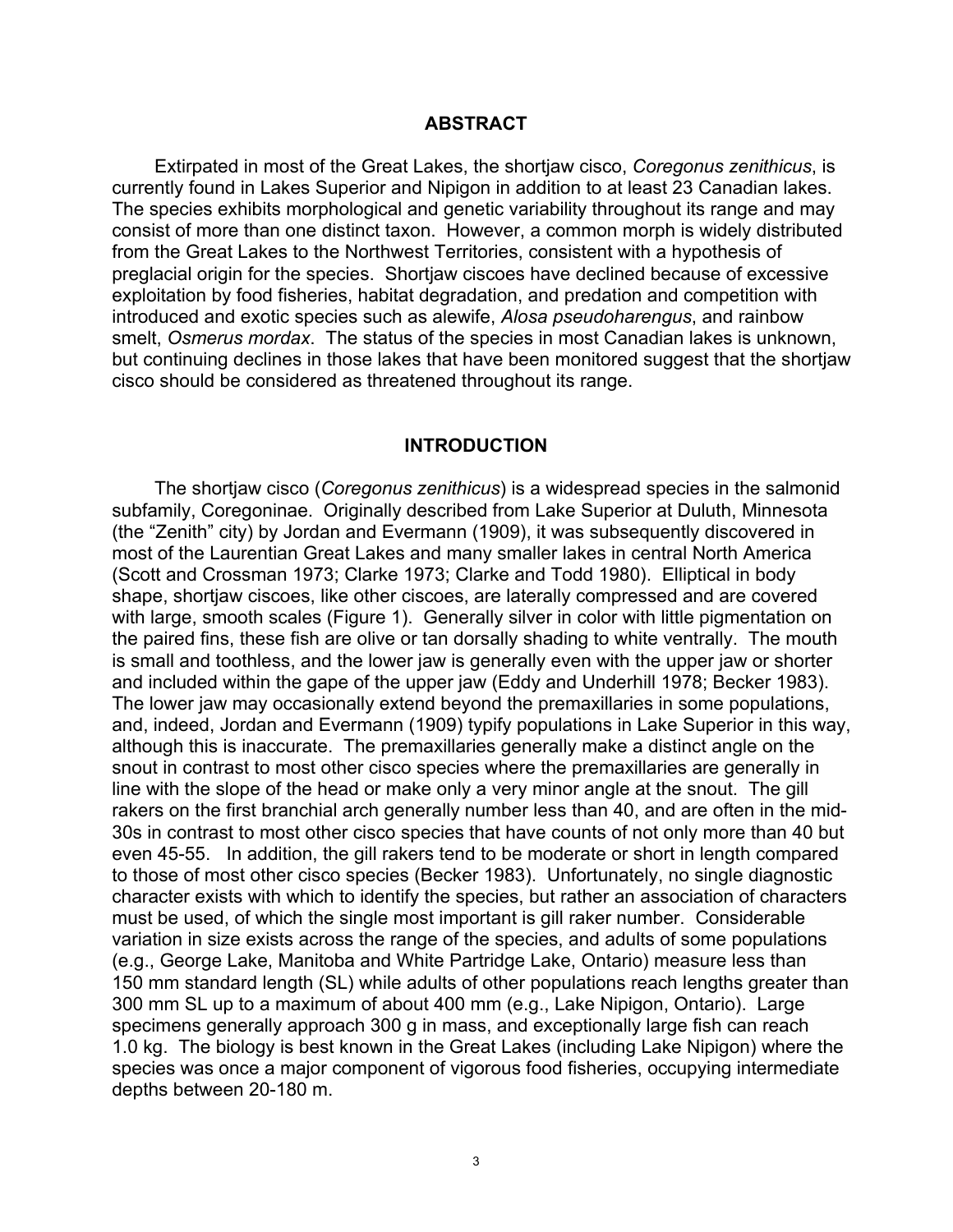

Figure 1. Shortjaw cisco, *Coregonus zenithicus*, from Lake Nipigon, Ontario (332 mm, Aug. 1998).

#### **DISTRIBUTION**

While best known from the Great Lakes, shortjaw ciscoes have a widespread distribution throughout central Canada, as well (Figure 2). Shortjaw ciscoes were last verified in Lake Michigan in 1975 and Lake Huron in 1982 (Todd 1985). However, these fish could have been strays from Lake Superior where the species was still reasonably abundant (Ono et al. 1983). Reports of the longjaw cisco, *C. alpenae*, in Lake Erie (Scott and Smith 1962) should be attributed to *C. zenithicus* based on reexamination of the original specimens and the findings of Todd et al. (1981) that concluded *C. zenithicus* and *C. alpenae* were conspecific. Interestingly, the species was not known from Lake Ontario (Koelz 1929).

Other than the Great Lakes, shortjaw ciscoes have been reported from at least 22 lakes in Canada extending from Ontario to the Northwest Territories (Table 1; Clarke 1973; Houston 1988; Etnier and Skelton 2002; Murray and Reist 2003). Most of these identifications were likely based on the key characteristic of low gill raker counts (especially when sympatric pairs of forms were present) and could represent more than one species (Clarke 1973). However, these records appear to be valid, although Clarke's suggestion that the species should be renamed *C. prognathus* based on nomenclatorial priority has been invalidated (Todd 1981a).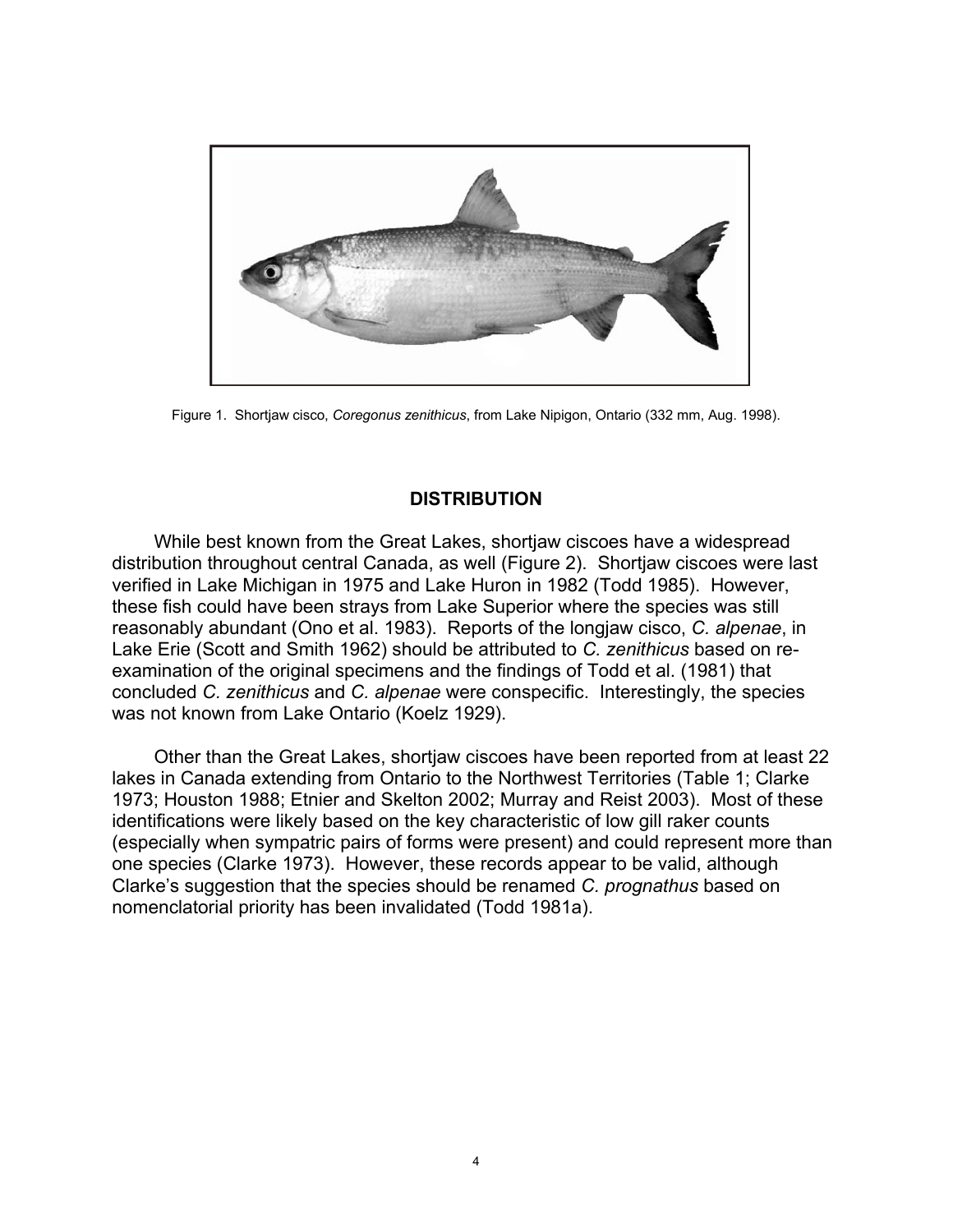

Figure 2. Distribution of known populations of the shortjaw cisco in North American lakes (dots).

#### **PROTECTION**

Shortjaw ciscoes were listed as Threatened by the Committee on the Status of Endangered Wildlife in Canada (COSEWIC) in 1987 (Houston 1988). In general, no specific protection has been provided for the shortjaw cisco in Canada, except for general protection afforded through the Fisheries Act. However, all species of deepwater ciscoes (chubs) in Lake Superior are managed by quota as a group. And, while exploitation in Lake Superior is not currently a threat with the absence of a commercial chub fishery, the quotas could protect the species if the fishery resumes. The lake whitefish fishery of Lake Nipigon takes some shortjaw ciscoes as by-catch, but this by-catch is not regulated by quota. Other populations in Canada are not specifically protected, and are not subject to fishery exploitation, either.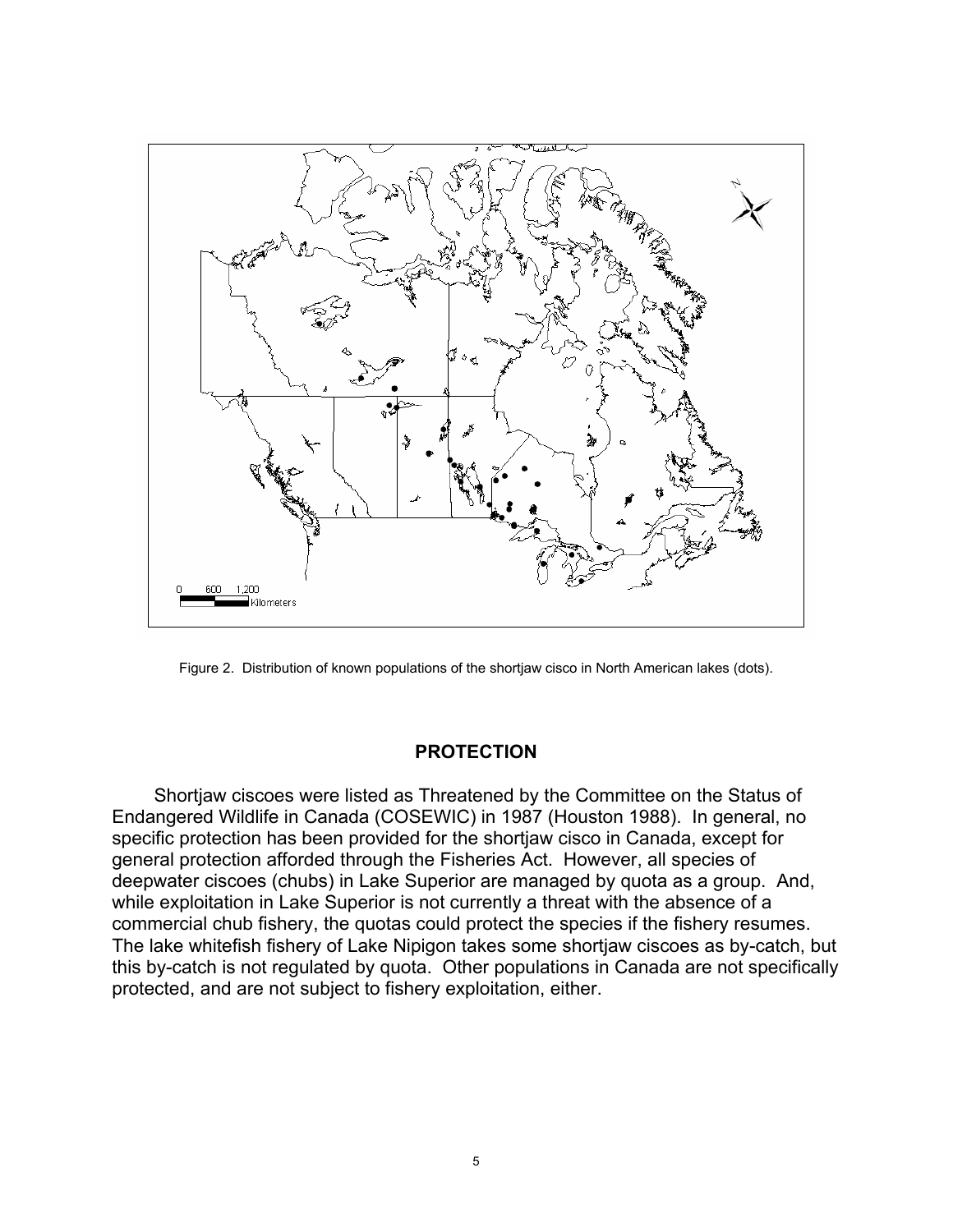| Lake                     | <b>Province/State</b>                   | <b>Reference</b>                                                                                                                                                                             |
|--------------------------|-----------------------------------------|----------------------------------------------------------------------------------------------------------------------------------------------------------------------------------------------|
| Lake Athabasca           | Saskatchewan                            | Dymond and Pritchard (1930)                                                                                                                                                                  |
| Lake Attawapiskat        | Ontario                                 | Ryder et al. (1964)                                                                                                                                                                          |
| <b>Barrow Lake</b>       | Alberta                                 | Paterson (1969)                                                                                                                                                                              |
| Basswood Lake            | Ontario                                 | Royal Ontario Museum, analyzed in Steinhilber (2000) and Todd and Steinhilber<br>$(2002)$ .                                                                                                  |
| <b>Big Athapapushkow</b> | Manitoba                                | Clarke (1970) as C. reighardi and as C. zenithicus in Clarke (1973).                                                                                                                         |
| <b>Big Trout Lake</b>    | Ontario                                 | Ryder et al. (1964)                                                                                                                                                                          |
| <b>Clearwater Lake</b>   | Manitoba                                | Clarke (1973)                                                                                                                                                                                |
| Deer Lake                | Ontario                                 | Ryder et al. (1964) and Clarke (1973)                                                                                                                                                        |
| George Lake              | Manitoba                                | Gibson and Johnson (1969) as C. hoyi and Clarke (1973) as C. zenithicus.                                                                                                                     |
| <b>Great Lakes</b>       |                                         |                                                                                                                                                                                              |
| Lake Erie                | Ontario                                 | Scott and Smith (1962) as C. alpenae and Todd and Smith (1992) as C. zenithicus.                                                                                                             |
| Lake Huron               | Michigan, Ontario                       | Koelz (1929)                                                                                                                                                                                 |
| Lake Michigan            | Illinois, Indiana, Michigan, Wisconsin  | Koelz (1929)                                                                                                                                                                                 |
| Lake Superior            | Michigan, Minnesota, Wisconsin, Ontario | Jordan and Evermann (1909)                                                                                                                                                                   |
| Lake Nipigon             | Ontario                                 | Koelz (1929) as C. reighardi dymondi and Todd and Smith (1981) as C. zenithicus.                                                                                                             |
| Great Bear Lake          | <b>Northwest Territories</b>            | Collected in 2003 by Randy Eshenroder (Great Lakes Fishery Commission, Ann<br>Arbor, MI, pers. comm.) and Kim Howland (Dept. Fish. Oceans Canada, Freshwater<br>Inst., Winnipeg, Manitoba).  |
| <b>Great Slave Lake</b>  | <b>Northwest Territories</b>            | Harper and Nichols (1919) as Leucichthys macrognathus; Dymond (1943) and<br>Rawson (1947) as C. zenithicus; Clarke (1973) as C. artedi; and Todd and Steinhilber<br>(2002) as C. zenithicus. |
| Lake Mistassini          | Quebec                                  | Collected in 2003 by Randy Eshenroder (Gr. Lakes Fishery Commission, Ann Arbor,<br>MI, pers. comm.)                                                                                          |
| Lac la Ronge             | Saskatchewan                            | Rawson and Atton (1953), not verified in Clarke (1973).                                                                                                                                      |

## **Table 1. Reported localities for occurrence of** *Coregonus zenithicus***.**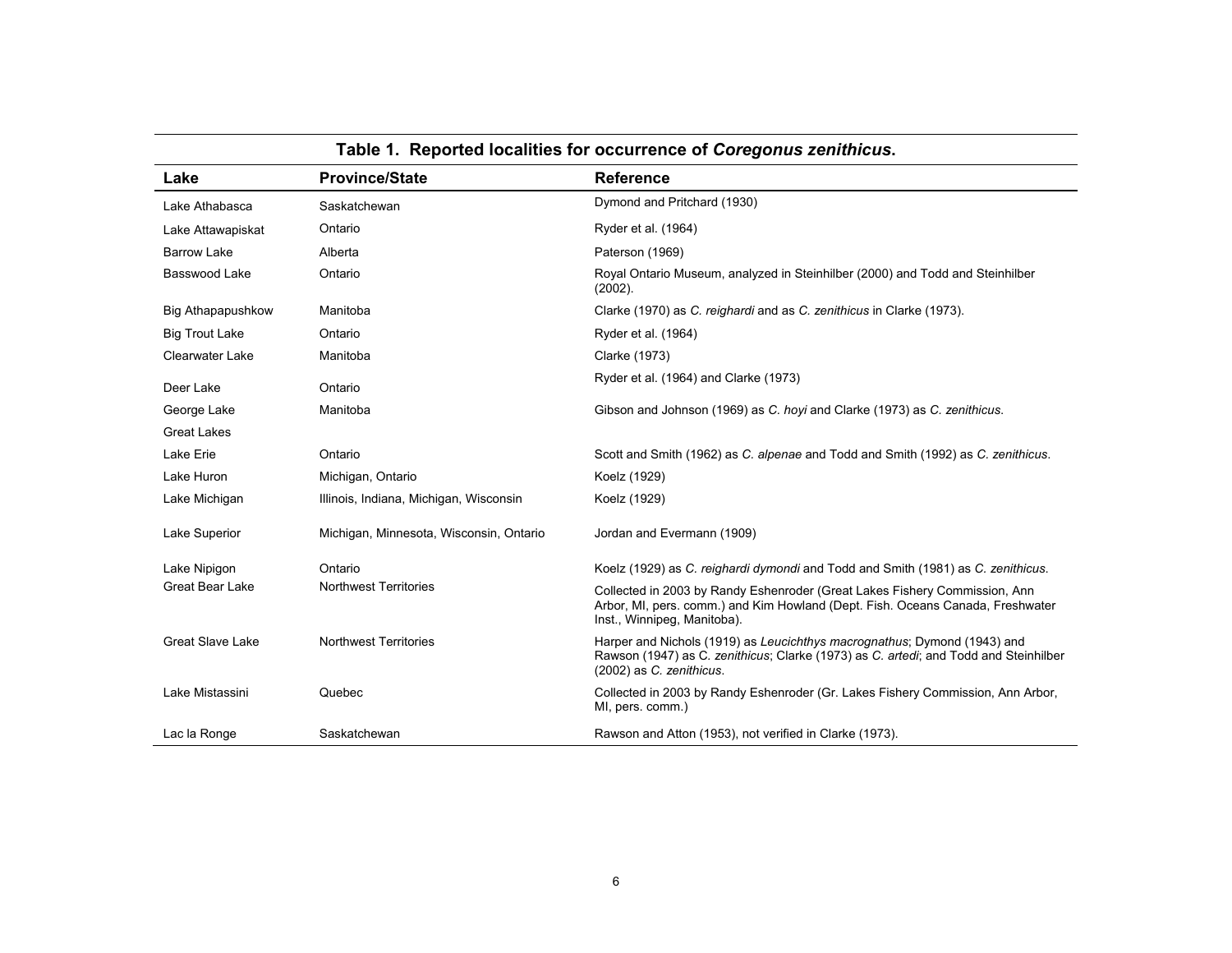| Lake                 | <b>Province/State</b> | <b>Reference</b>                                                                                                 |
|----------------------|-----------------------|------------------------------------------------------------------------------------------------------------------|
| LAC SEUL             | <b>ONTARIO</b>        | Dymond and Pritchard (1930) as C. nipigon and Clarke (1973) as C. zenithicus.                                    |
| Lake of the Woods    | Ontario               | Hinks (1957)                                                                                                     |
| Lake Saganaga        | Minnesota, Ontario    | Etnier and Skelton (2003)                                                                                        |
| Lake Winnipeg        | Manitoba              | Bajkov (1930)                                                                                                    |
| LAKE WINNIPEGOSIS    | <b>MANITOBA</b>       | Bajkov (1930)                                                                                                    |
| Loonhaunt Lake       | Ontario               | Royal Ontario Museum and Murray and Reist (2003).                                                                |
| Reindeer Lake        | Saskatchewan          | Dymond (1943)                                                                                                    |
| Sandy Lake           | Ontario               | Royal Ontario Museum as C. hoyi and Clarke (1973) as C. zenithicus.                                              |
| Sandybeach Lake      | Ontario               | Wain (1993)                                                                                                      |
| <b>Tazin River</b>   | Northwest Territory   | Harper and Nichols (1919) as C. entomophagus; Dymond (1943) as C. zenithicus;<br>and Clarke (1973) as C. artedi. |
| White Partridge Lake | Ontario               | Royal Ontario Museum and Nick Mandrak (Dept. Fish. Oceans Canada, Burlington,<br>ON, pers. comm.)                |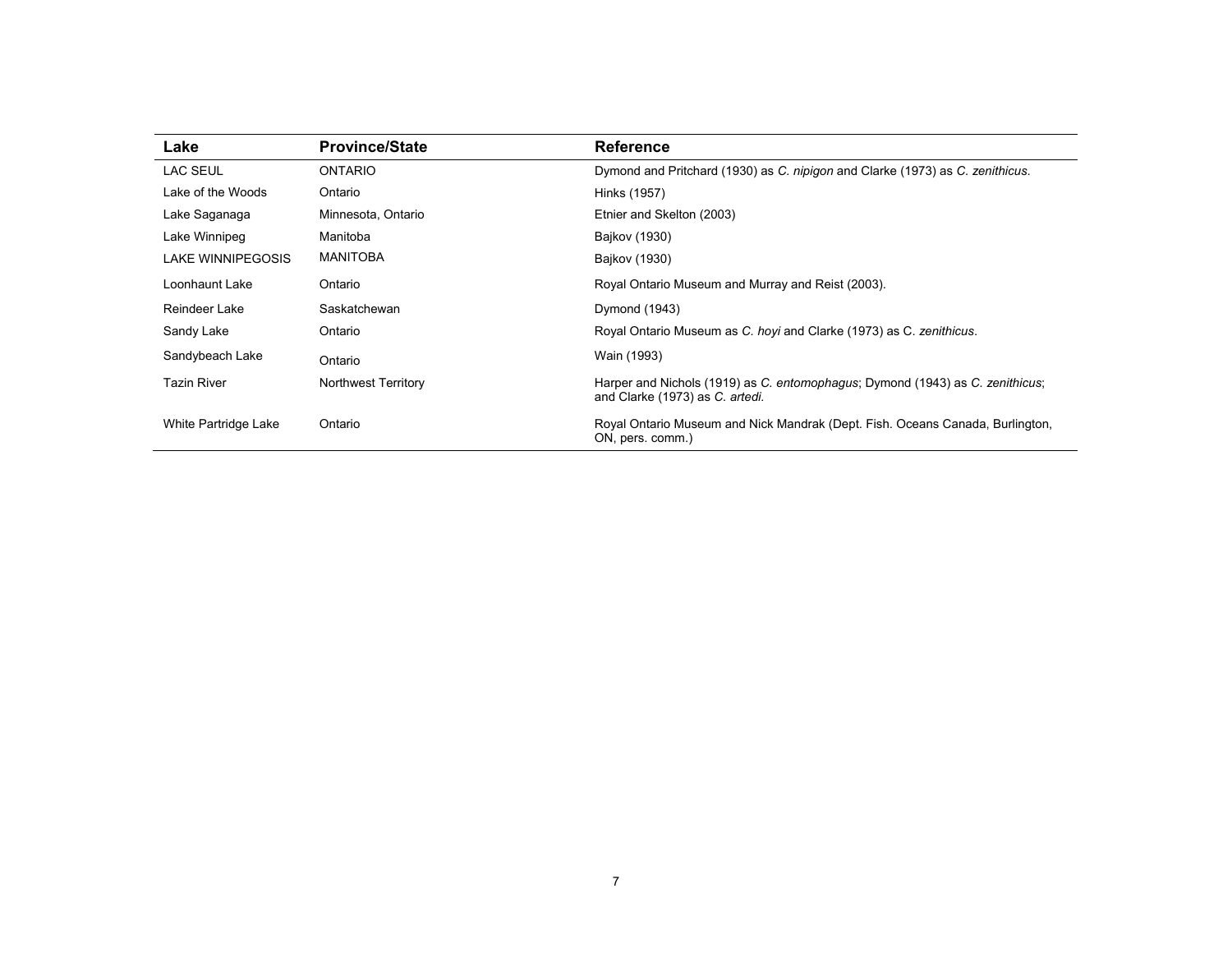#### **PATTERNS OF PHENOTYPIC AND GENETIC VARIABILITY**

Shortjaw ciscoes exhibit morphological variability across their geographic range (Clarke 1973). Previous studies revealed population subdivision in Lake Superior (Todd and Smith 1980), but the possibility that more than one morph of shortjaw cisco existed in Canada had not been studied. Todd and Steinhilber (2002) found that two basic groups of shortjaw ciscoes exist across Canada. The most common morph is found in large lakes such as Lake Superior, Lake Nipigon, and Great Slave Lake and is characterized by more and longer gill rakers than a morph that seems more typical of small lakes such as Basswood Lake (Ontario), George Lake (Manitoba), and Barrow Lake (Alberta). Recent studies on Lake Athapapushkow (Manitoba) suggested that the few-rakered form ascribable to *C. zenithicus* may actually be a conspecific morph of *C. artedi* (Aoki 2003). However, most populations of shortjaw ciscoes from the Great Lakes across Canada to the Arctic clearly share a similar morphology.

Many genetic analyses on ciscoes have not proved very informative on population differences (Todd 1981b; Reed et al. 1998; Steinhilber et al. 2002). The cisco species as a whole have sufficient genetic variability to suggest that they contain distinctive populations, at least. However, distinct genetic markers for the individual species have been elusive. Recently, though, analyses of microsatellite polymorphisms from Lake Nipigon ciscoes (Turgeon et al. 1999) revealed that shortjaw ciscoes were genetically differentiated from sympatric lake herring (*C. artedi*), bloaters (*C. hoyi*), and blackfin ciscoes (*C. nigripinnis regalis*) even though a species-specific marker was not observed. In this paper, Turgeon's findings supported the presence of two major colonizing groups in North American ciscoes (Smith and Todd 1984; Todd and Smith 1992; Turgeon and Bernatchez 2001a,b). However, a broad scale examination of genetic relationships among several cisco taxa throughout North America strongly revealed that five populations of shortjaw ciscoes (White Partridge Lake, Lake Superior, Lake Nipigon, George Lake, Barrow Lake) were genetically more similar to other sympatric or nearby populations of lake herring than they were to each other. Overall, Turgeon's work strongly suggests that diversification of the cisco assemblage occurred in the postglacial period, as has been shown for several other fish species from postglacial lakes (Schluter 1999).

#### **POPULATION SIZE AND TRENDS**

Shortjaw ciscoes have been an important part of the food fishery in the Great Lakes since at least the mid-1800s (Milner 1874; Koelz 1926). Landing records, on the whole, were not recorded by species, but were lumped into a general category, "chubs", for all the deepwater cisco species that excluded the shallow-water lake herring (Baldwin et al. 1979). Shortjaw ciscoes seem to have been relatively uncommon in Georgian Bay waters of Lake Huron, but reached levels of up to 17% of chub catches from Lake Huron proper (Koelz 1929). Collections in U.S. waters of Lake Huron in 1956 revealed that shortjaw ciscoes constituted 19% (including fish identified as *C. alpenae*) of the total chub catch—66% of which was bloaters (U.S.G.S., Great Lakes Science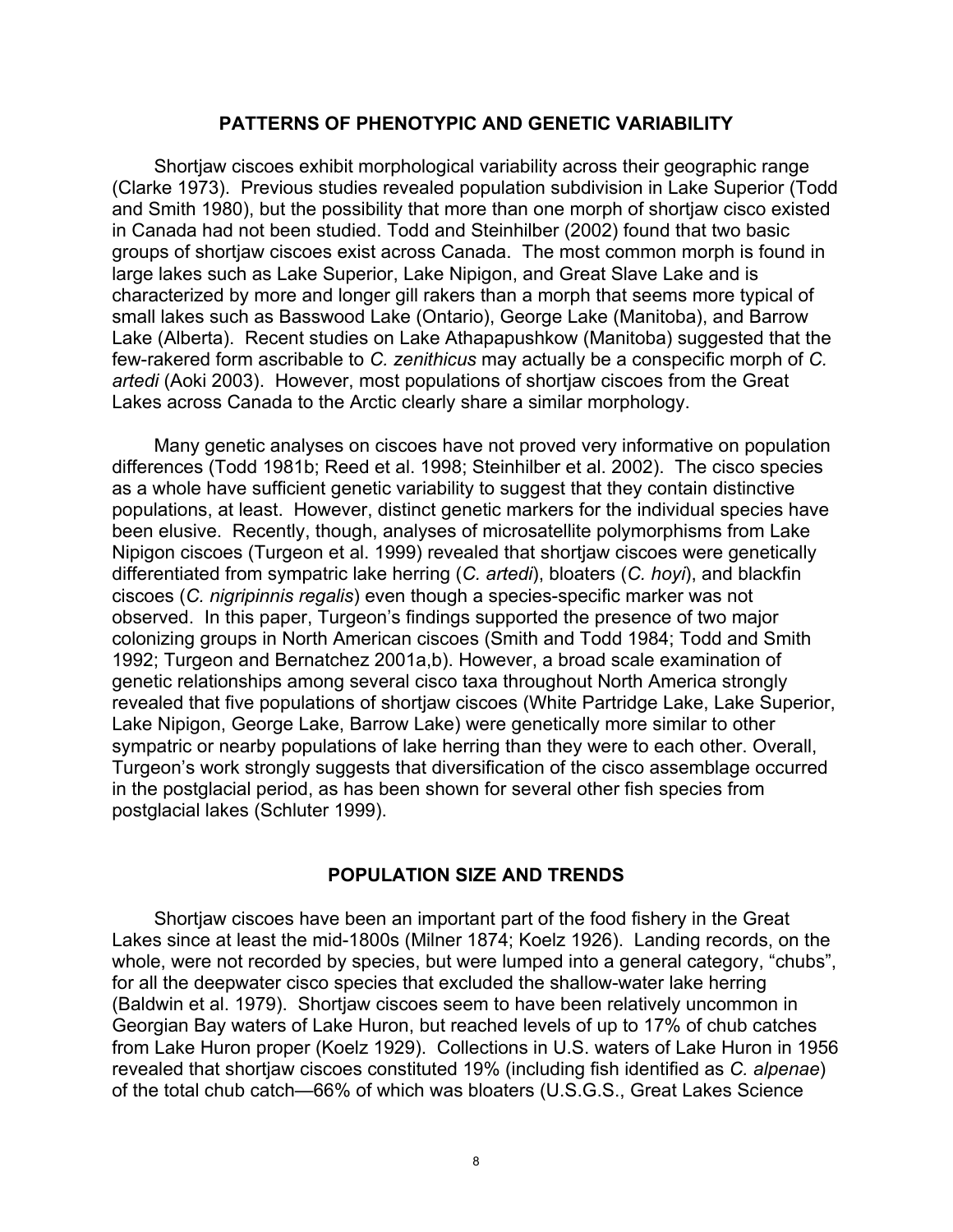Center, unpublished data). Only individual specimens were taken in the 1970s, and a lone individual was taken in Lake Huron in 1982 off Ausable Pt., Michigan (Todd 1985). In Lake Michigan, the species (including fish identified as *C. alpenae*) made up about 21% of the chub catch in the 1930s, dropping to 6% in the 1950s, 2% by the early 1960s, and disappeared from the lake in the 1970s (Smith 1964; Todd 1985). Other than the few specimens reported from the original paper on Lake Erie shortjaw ciscoes (described as longjaw ciscoes, *C. alpenae*), no subsequent specimens were ever collected, and so no information is available on the population trends in Lake Erie (Scott and Smith 1962; Scott and Crossman 1973). The species still persists in Lake Superior, but has declined in relative abundance from nearly 90% of the chub catch in the 1920s (Koelz 1929), to about 25% of the catch in the late 1950s (Hoff and Todd 2004), to 6-11% in Michigan waters in the 1970s (Peck 1977). Two small collections made in Michigan waters in 1997 revealed abundances of 5% and 11%, in the same range as the 1970s (Hoff and Todd 2004). The abundance of the species in Lake Superior has not been adequately studied, however, and, other than its definite presence in the lake and a drastic decline since the 1920s, little can be said about recent trends. While the general trend of extirpation in the Great Lakes has been reasonably well documented, the causes for the decline are not well understood. Early fisheries selectively exploited the larger individuals of all the cisco species and had driven the larger species *(C. johannae* and *C. nigripinnis*) nearly to extinction by the 1920s (Koelz 1929; Hile and Buettner 1955). As these preferred species declined, the fishery shifted to the smaller species and increased their exploitation (Smith 1964, 1968). Proliferation of introduced rainbow smelt (*Osmerus mordax*) and alewife (*Alosa pseudoharengus*) in the 1930s through the 1950s provided additional stress from competition and predation. Also, beginning in the late 1940s, ecological changes brought about by extirpation of nearly all lake trout (*Salvelinus namaycush*) by introduced sea lamprey (*Petromyzon marinus*) resulted in the extinction of the large species, *C. johannae* and *C. nigripinnis*, and the selective proliferation of the bloater (Smith 1964, 1968) because of a preference for larger prey species by the sea lamprey. As a further consequence of the population destabilizations, hybridization became a factor in the final demise of these species (Smith 1964; Todd and Stedman 1989). The bloater is now the only deepwater cisco species in Lakes Michigan and Huron, and dominates in Lake Superior (Fleischer 1992).

Populations of shortjaw ciscoes in Lake Nipigon are still abundant and coexist with lake herring, bloaters, and blackfin ciscoes (*C. nigripinnis regalis*), as well as lake whitefish (*C. clupeaformis*) and round whitefish (*Prosopium cylindraceum*), rather like the situation in the other Great Lakes (with the exception of blackfin ciscoes). Extensive, long-term data on the species are lacking, although periodic population assessments have been made since the 1970s. Examination of commercial catches (large-mesh nets) and experimental sets in 1973 revealed that shortjaw ciscoes comprised 31% of the total catch of ciscoes (U.S.G.S., Great Lakes Science Center, unpublished data). More recent assessments (1997) from graded-mesh research nets have provided values of 3.4%, although these values are probably biased on the low side because of uncertain identifications (R. Salmon, Ontario Ministry of Natural Resources, Lake Nipigon Assessment Unit, personal communication).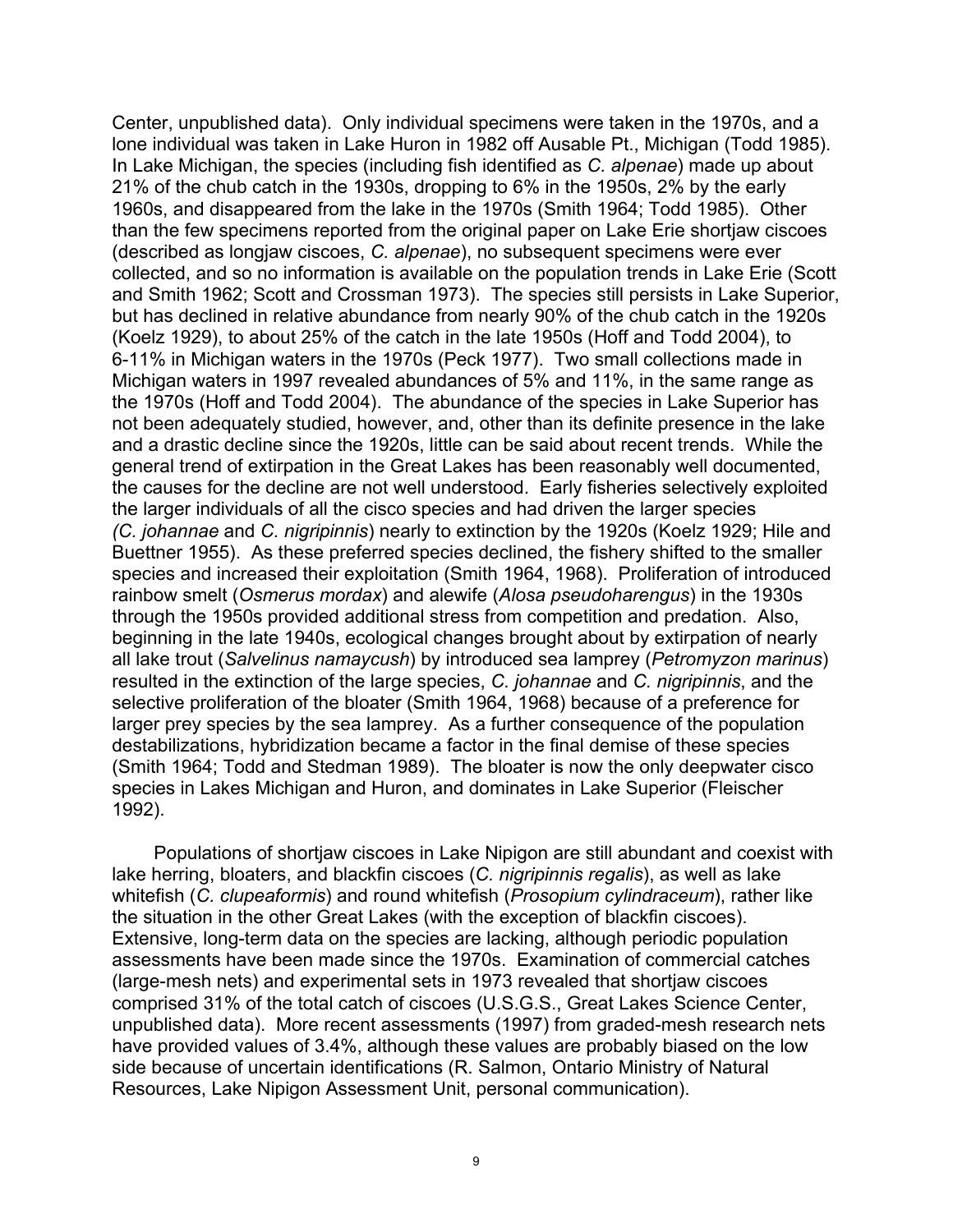Population trends in other lakes that the species inhabits are generally unknown. Steinhilber and Ruhde (2001) noted that the species formed 4.2-5.7% of cisco collections in Barrow Lake, Alberta in 1996-1997 and 11.6% in 2000 with many immature specimens in all years that suggested good reproduction and juvenile survival. Cisco collections in Barrow Lake in 1966 contained 21% shortjaw ciscoes (Turner 1967; Paterson 1969). Steinhilber and Ruhde (2001) concluded that different sampling methods in the 1960s selectively caught more shortjaw ciscoes and that the species has been stable over the past few decades. The species undoubtedly forms a portion of food-fishery captures in some of the larger lakes, such as Great Slave Lake, that have either assessment programs or fishery statistical offices, but identification of such catches to individual species is apparently not done. Some recent collections from Great Slave Lake have not contained any shortjaw ciscoes while others have (Murray and Reist 2003).

#### **HABITAT**

In Lakes Superior, Michigan, and Huron, the shortjaw cisco generally inhabits waters 55 to 144 m in depth, although they have been recorded from as deep as 183 m and occasionally in more shallow water (Scott and Crossman 1973). Seasonal differences were noted in Lake Superior with movement into shallower water during spawning, and the fish inhabited 110-114 m in spring, 55-71 m in summer, and 73-90 m in winter (Dryer 1966). Hoff and Todd (2004) noted during 1999-2001 that Lake Superior shortjaw ciscoes were most abundant at the maximum depths at which they were collected in the 1920s, suggesting a shift to deeper water in the intervening decades. In Lake Nipigon, shortjaw ciscoes inhabit depths between 10-60 m, although the occasional individual has been captured deeper than 60 m (Turgeon et al. 1999).

Habitat preferences in smaller lakes are poorly known. Captures in George Lake, Manitoba from gillnets set in August 1996 between 36-57 m revealed that shortjaw ciscoes inhabited the very deepest stratum of the lake—occurring mostly in gillnets set at 45-47 m, but not in sets shallower than 42 m (Murray and Reist 2003). Likewise, shortjaw ciscoes were found to inhabit the deepest portions of Sandybeach Lake, Ontario, at depths ranging 22-38 m along with sympatric lake herring (Wain 1993). Certainly, once the lakes stratify, the fish will be found in the deeper waters of the hypolimnion. In contrast, shortjaw ciscoes were found quite shallow at depths of 2-16 m in Barrow Lake, Alberta (maximum depth=24 m; Steinhilber et al. 2002).

#### **GENERAL BIOLOGY**

Spawning occurs in either the fall or spring in the Great Lakes. Shortjaw ciscoes in Lakes Michigan, Huron, and Erie spawned solely in the fall (Koelz 1929; Scott and Smith 1962). However, Lake Superior fish have been found spawning in either the spring or the fall—a fact noted by Koelz (1929), although he considered it unusual and concluded, along with VanOosten (1936), that Lake Superior shortjaw ciscoes spawned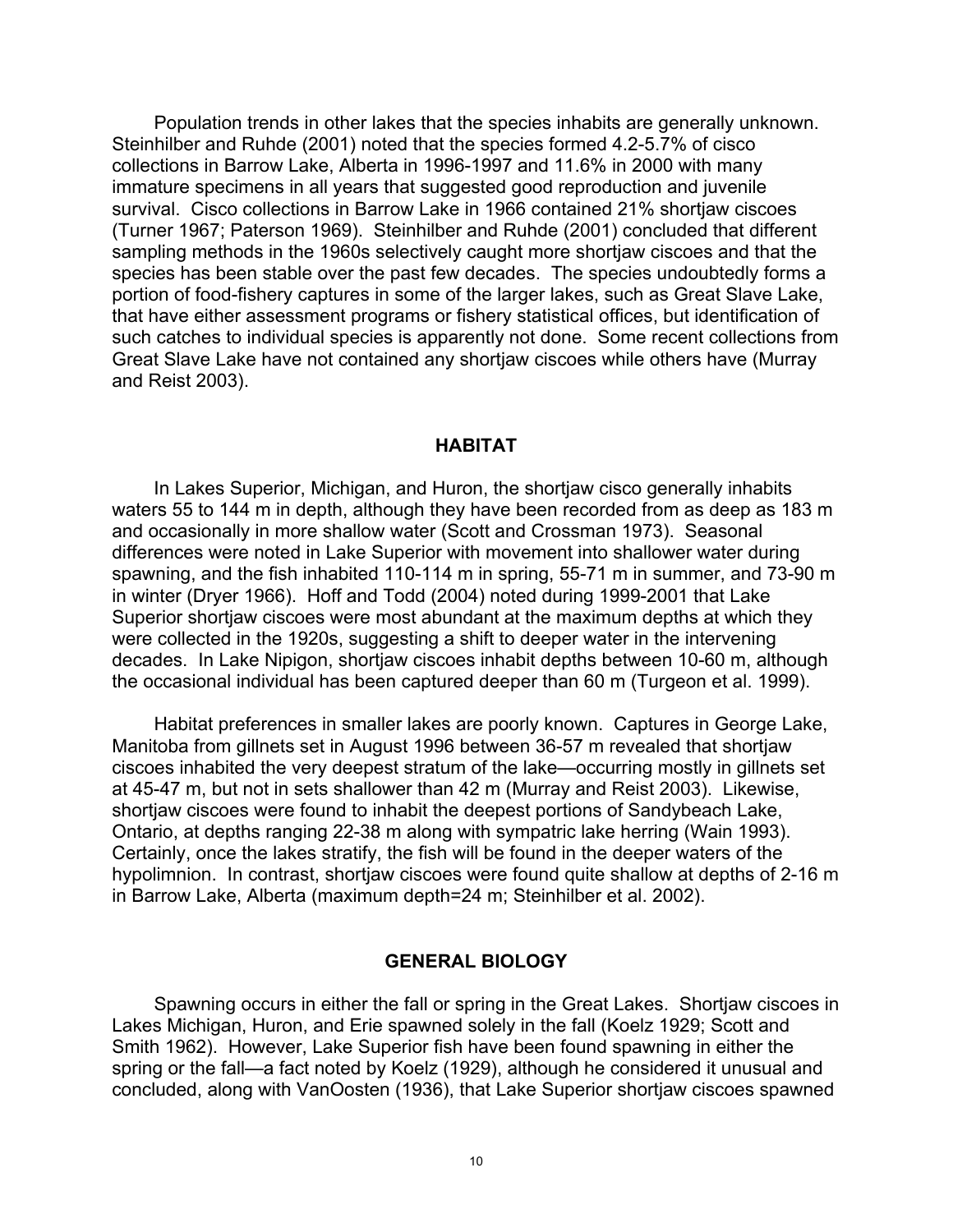in the fall. Todd and Smith (1980) reported a more extensive occurrence of spring spawning in this species. Eggs are deposited over the lake bottom (generally clay in the Great Lakes) and left to develop without parental care for a period of three or four months, depending on temperature (Berlin et al. 1977). Fecundity of shortjaw ciscoes is likely similar to that of other deepwater species such as the bloater, ranging from 3,230 eggs for a fish 241 mm total length (TL) to 18,768 for a fish 305 mm TL (Emery and Brown 1978).

As in most fish species, shortjaw ciscoes grow quickly in their first year of life. While the sexes have been found to have similar growth in length, females grew faster in weight than the males—growing an average of about 30 g a year in mature fish with an annual length increase of about 25 mm (VanOosten 1936). Maturity occurred in about the fifth year and resulted in additional growth in weight, primarily due to gonadal development—nearly 60% of potential maximum weight gain occurred after age five compared to growth in length that reached about 80% of its potential maximum value at age five and increased only slowly thereafter (VanOosten 1936). Maximum size for Lake Superior fish has been recorded at 276 g for males 368 mm TL, and females at 292 g (VanOosten 1936). Lake Nipigon shortjaw ciscoes exhibit larger sizes, and have been recorded at weights of 500 g to 1.0 kg and up to 400 mm TL (R. Salmon, Ontario Ministry of Natural Resources, Lake Nipigon Assessment Unit, pers. comm.). Some populations of shortjaw ciscoes mature at much smaller sizes—adult fish in George Lake, Manitoba, for example averaged only 158 mm (127-173 mm) SL (U.S.G.S., Great Lakes Science Center, unpublished data).

Coregonines are opportunistic, particulate feeders that generally ingest prey one item at a time. Availability is important, and seasonal prey such as insects show up in the diets of fish in small lakes. Because shortjaw ciscoes may live in the deeper parts of lakes, terrestrial input is limited, and limnetic crustacea (copepods and cladocerans) and benthic organisms (Mysis and Diporeia) dominate their diets (Koelz 1929; Bersamin 1948; Anderson and Smith 1971; Wain 1993; Turgeon et al. 1999; Hoff and Todd 2004). Such prey has been found to dominate the diet of shortjaw ciscoes even in shallower habitats—Barrow Lake, Alberta, for example (Steinhilber et al. 2002).

In addition to the species' importance in general food fisheries, shortjaw ciscoes form an important part of the forage base for predators such as lake trout and burbot (*Lota lota*). In the Great Lakes, the species was one of several that functioned in this role, but, in smaller Canadian lakes, it is often the main forage for predators. It is also likely that the species became vulnerable to predation from sea lampreys in the Great Lakes as favored individuals of larger species became depleted.

#### **LIMITING FACTORS**

No single factor is known to be responsible for the decline of the shortjaw cisco in the Great Lakes. In Lake Erie, for example, profound ecological changes have occurred that have shifted the lake to a more mesotrophic condition (although the lake has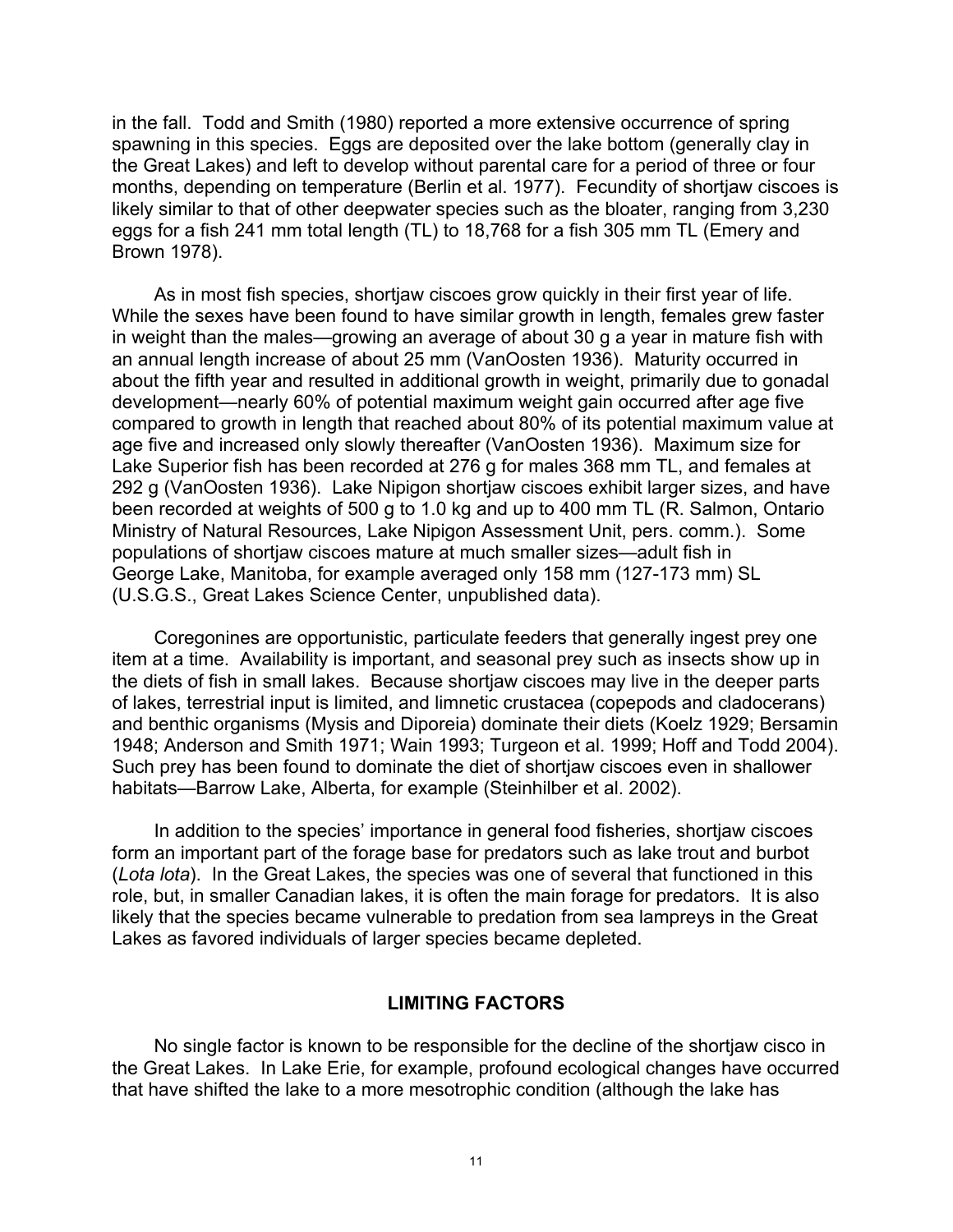rebounded from eutrophy because of phosphorus controls and the effects of zebra mussels), to the detriment of the deep-water, more oligotrophic community that historically existed there (Hartman 1972). While the physical conditions of Lakes Michigan and Huron have not changed much, with the notable exception of Saginaw Bay, the biological community has become considerably altered (Smith 1972). Undoubtedly, the vigorous food fisheries had a negative impact earlier in the 1900s, especially on the larger individuals, at first, then on smaller individuals as mesh sizes were reduced to maintain catch levels. However, competition and predation from rainbow smelt and alewives have certainly had more of an impact during the last 30 years—years in which the food fisheries for chubs have been much less extensive than historical levels (Crowder 1980; Rice et al. 1987; Fleischer 1992). Sea lamprey predation continues to take a toll on Great Lakes species, and affects smaller species such as chubs in addition to larger species such as lake trout, burbot, and lake whitefish (U.S.G.S., Great Lakes Science Center, unpublished data). Abiotic factors such as weather and thermal changes in the lakes have also been suspected to play a role in population destabilization (Brown et al. 1987; Eck and Wells 1987; Taylor et al. 1987). Such destabilization can favor one species over another, resulting in competitive displacement or hybridization (Smith 1964; Todd and Stedman 1989; Davis and Todd 1998). The overwhelming preponderance of work on Great Lakes chubs has been with adults or relatively large young-of-the-year fish, primarily because of their vulnerability to capturing gear in both food fisheries and scientific assessment programs. The growing knowledge of how biotic and abiotic changes in the system have influenced populations has revealed that the larval and juvenile stages are the most vulnerable, and factors limiting survival at these stages need better understanding.

Factors limiting populations in smaller lakes are essentially unknown. Rainbow smelt have been introduced into many cisco lakes, including Lake Nipigon, Ontario, and have had a noticeable effect on the ecological makeup of those systems (Wain 1993; Franzin et al. 1994). The effects that rainbow smelt have on reducing and altering zooplankton populations have apparently not resulted in the extirpation of populations of shortjaw ciscoes, but alarm should be taken in situations of sympatric occurrence of rainbow smelt and shortjaw ciscoes in small lacustrine systems because of the potential for ecological destabilization.

#### **SPECIAL SIGNIFICANCE OF THE SPECIES**

The shortjaw cisco, along with the lake herring, appears to be the ancestral colonizing species for most of the post-glacial distribution region of the Mississippi Refugium (Todd and Smith 1992). Within the Great Lakes, the shortjaw cisco represented one lineage in the most spectacular radiation of sympatric forms in northern lakes (Smith and Todd 1984). It is a unique form with a distribution that is intimately tied with post-glacial hydrology, and is thus of great scientific interest. Presumably, its morphological differences from the lake herring group of ciscoes "adapt" it in some unique, but as yet unrevealed, manner to survival in northern aquatic ecosystems because of its persistence throughout the past millenia. Food fisheries in the Great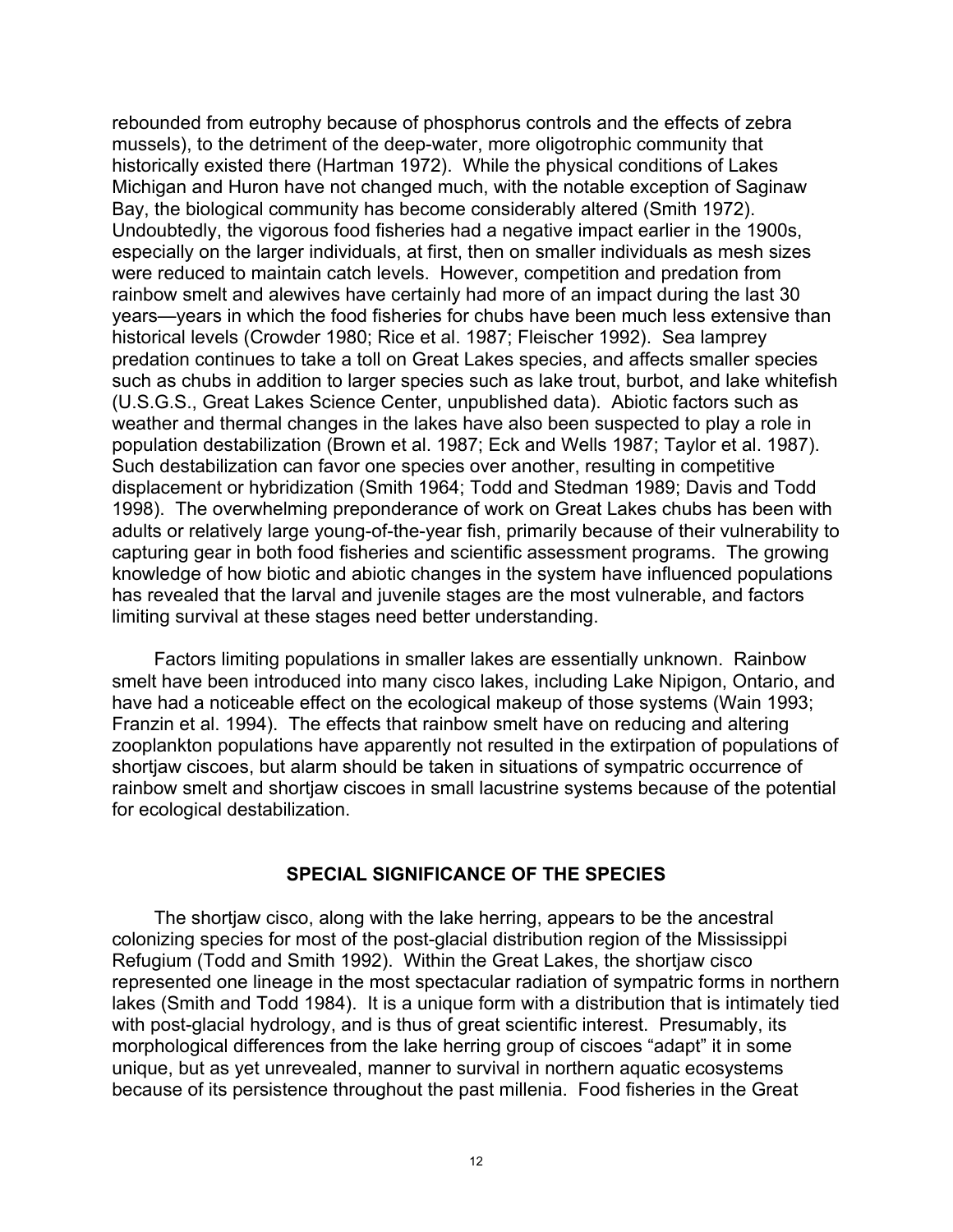Lakes, especially, included the species as part of a highly desirable and commercialized smoked chub market, but it was not considered more desirable than other cisco species of its same size and condition.

#### **EVALUATION**

The absence of *Coregonus zenithicus* from Lakes Michigan (since 1975), Huron (since 1982), and Erie (since 1957) supports a conclusion that the species has been extirpated in these lakes (Todd 1985). The great and gradual decline of the species in Lake Superior throughout this century, coupled with its extirpation in the lower Great Lakes, should be viewed with alarm. And, the introduction of smelt into at least some of the remaining habitat of the shortjaw cisco in Canada could ultimately be detrimental to the species. The species is vulnerable to excessive food harvest, habitat degradation, and introduced exotic species throughout its range. Assessments of population abundance are especially needed from most of the Canadian lakes in which the species is extant in addition to Lake Superior. Previously considered by the U.S. Fish and Wildlife Service as a Category 2 species for potential listing under the U.S. Endangered Species Act, the species currently occupies an indeterminate status following elimination of these categories (Department of Interior 1996). Presently, the U.S. Fish and Wildlife Service is considering the shortjaw cisco for designation as a candidate for potential listing as Threatened or Endangered , and, in support of this potential designation, is considered as a "Species at Risk" by the U.S. Geological Survey for priority in research. The shortjaw cisco was designated as "Threatened" by the Committee on Status of Endangered Wildlife in Canada (Houston 1988), considered as "May Be at Risk" by the Province of Alberta (Steinhilber and Ruhde 2001), listed as "Threatened" by the Michigan Department of Natural Resources (MIDNR 1974, Latta 1998), and listed as "Endangered" by the Wisconsin Department of Natural Resources (WDNR 1975). "Threatened" status is recommended for this species throughout its range.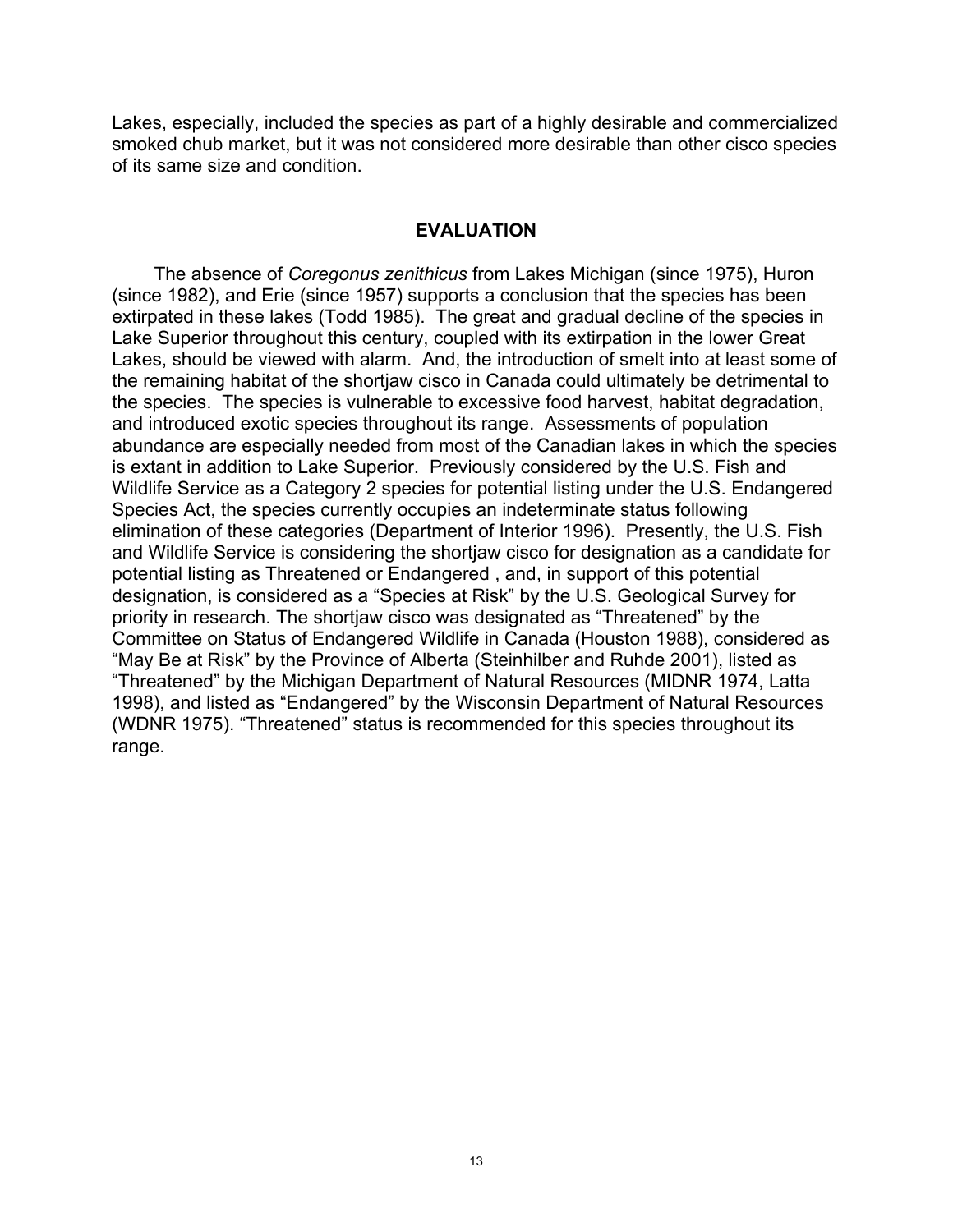#### **TECHNICAL SUMMARY**

# *Coregonus zenithicus*

Range of Occurrence in Canada NT, AB, SK, MB, ON

Cisco à mâchoires égales

#### **Extent and Area Information**

Extent of occurrence  $>1 \times 10^6$  km<sup>2</sup><br>Area of occupancy:  $>175.000$  km<sup>2</sup> Area of occupancy:<br>Trend Number of extant locations: 20-21 Number of historic locations from which the species has been extirpated **2** possibly 3 Habitat trend **Decline in extent and quality Decline in extent and quality** 

Number of mature (capable of reproduction) individuals

 $>1 \times 10^6$  km<sup>2</sup> Declining

of habitat in some areas

in the Canadian population: Unknown

#### Generation time: 5 years

**Population Information** 

Population trend: Declining<br>Rate of decline: Current rate is not known. but historic decline is  $>30\%$ Rate of decline: Current rate is not known, but historic decline is Is population fragmented? Yes Number of individuals in each sub-population example of the Unknown Does the species undergo fluctuations? Not known to occur

#### **Threats**

Food fisheries; habitat loss and degradation resulting from urban, agriculture and industrial activities; introductions of exotic species; sea lamprey predation; and population destabilization resulting from climatic change, and introgressive hybridization. Populations are fragmented and fringe populations are in decline so therefore no rescue effect, especially as only remaining U.S. populations are those in Lake Superior which are probably endangered (A4a-e).

**Rescue Potential** Negligible<br>
Does the species exist elsewhere? No No Does the species exist elsewhere? Is immigration known or possible? No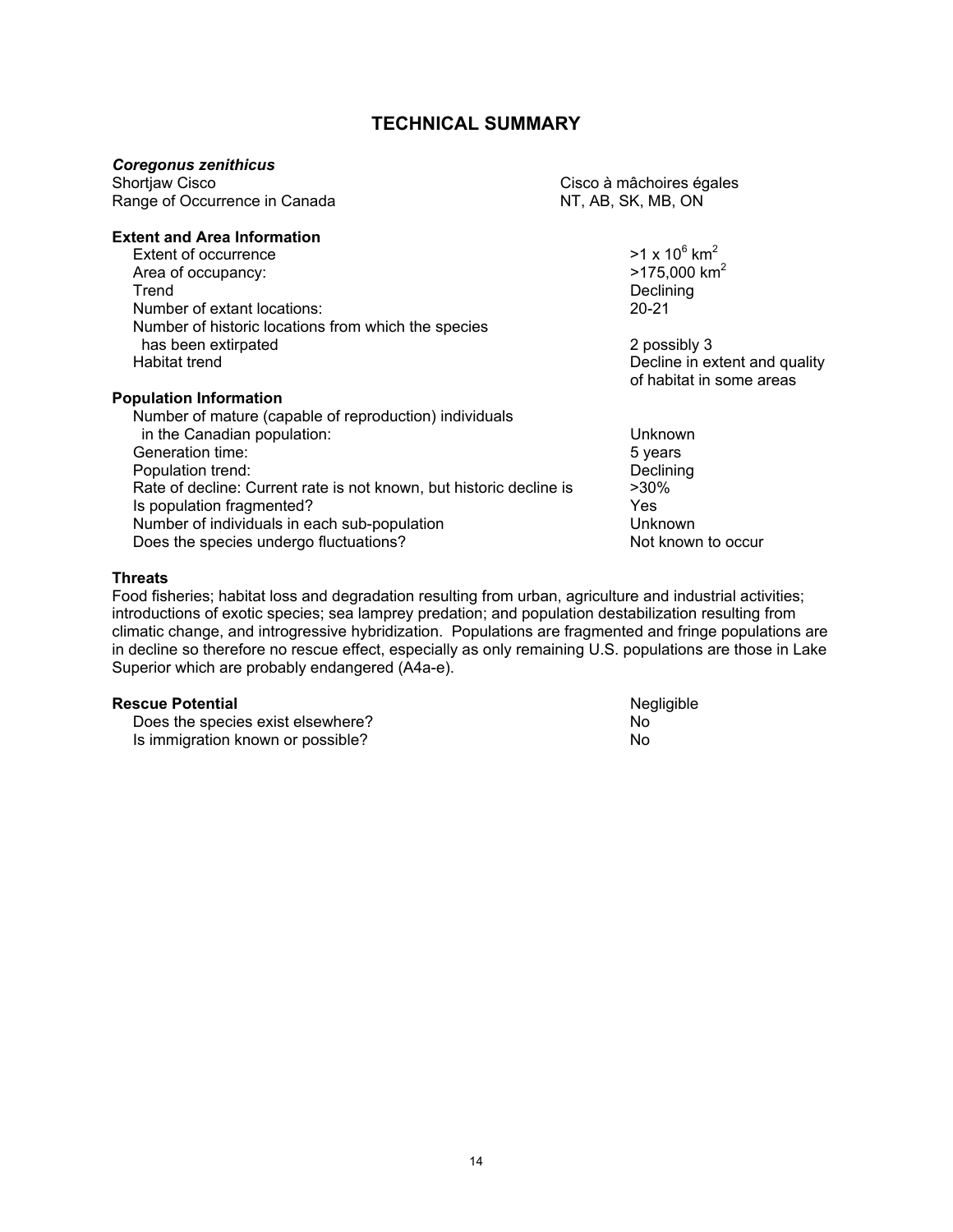### **LITERATURE CITED**

- Anderson, E.D., and L.L. Smith, Jr. 1971. A synoptic study of food habits of 30 fish species from western Lake Superior. Minnesota Agricultural Experimental Station Technical Bulletin 279.
- Aoki, K.A.A. and R.A. Bodaly. 2003. Sympatric presence of low and high gillraker forms of cisco, *Coregonus artedi*, in Lake Athapapushkow, Manitoba. Can. Field-Naturalist 117(1): 49-57.
- Bajkov, A. 1930. Fishing industry and fisheries investigations in the prairie province. Trans. Am. Fish. Soc. 60: 215-237.
- Baldwin, N.S., R.W. Saalfeld, M.A. Ross, and H.J. Buettner. 1979. Commercial fish production in the Great Lakes 1867-1977. Great Lakes Fishery Commission Technical Report 3: 1-187.

Becker, G.C. 1983. Fishes of Wisconsin. The University of Wisconsin Press, Madison, Wisconsin. 1052 p.

- Berlin, W.H., L.T. Brooke, and L.J. Stone. 1977. Verification of a model for predicting the effect of inconstant temperature on embryonic development of lake whitefish (*Coregonus clupeaformis*). U.S. Fish and Wildlife Service Technical Report 92: 1-6.
- Bersamin, S.V. 1958. A preliminary study of the nutritional ecology and food habits of the chub (*Leucichthys* spp.) and their relation to the ecology of Lake Michigan. Papers of the Michigan Academy of Sciences 43: 107-118.
- Brown, E.H., Jr., R.L. Argyle, N.R. Payne, and M.E. Holey. 1987. Yield and dynamics of destabilized chub (*Coregonus* spp.) populations in Lakes Michigan and Huron. Canadian Journal of Fisheries and Aquatic Sciences 44: 371-383.
- Clarke, R.M. 1973. Systematics of ciscoes (Coregonidae) in central Canada. Ph.D. Thesis, University of Manitoba, Winnipeg, Manitoba. 219 p.

Clarke, R.M., and T.N. Todd. 1980. *Coregonus zenithicus*. p. 91. In, D.H. Lee et al. (eds.) Atlas of North American Freshwater Fishes. North Carolina State Museum of Natural History, Raleigh, North Carolina.

Crowder, L.B. 1980. Alewife, rainbow smelt and native fishes in Lake Michigan: competition or predation? Environmental Biology of Fishes 5: 225-233.

Davis, B.M., and T.N. Todd. 1998. Competition between larval lake herring (*Coregonus artedi*) and lake whitefish (*Coregonus clupeaformis*) for zooplankton. Canadian Journal of Fisheries and Aquatic Sciences 55: 1140-1148.

Department of the Interior, Fish and Wildlife Service. 1996. Notice of Review, Endangered and Threatened Wildlife and Plants; Review of Plant and Animal Taxa That are Candidates for Listing as Endangered or Threatened Species. 61 Federal Register 40: 7596-7613.

- Dryer, W.R. 1966. Bathymetric distribution of fish in the Apostle Islands region, Lake Superior. Transactions of the American Fisheries Society 95(3): 248-259.
- Dymond, J.R., and A.L. Pritchard. 1930. Some ciscoes or lake herrings of western Canada. Contrib. Can. Biol. Fish. 5: 469-474.
- Eck, G.W., and L. Wells. 1987. Recent changes in Lake Michigan's fish community and their probable causes, with emphasis on the role of the alewife. Canadian Journal of Fisheries and Aquatic Sciences 44: 53-60.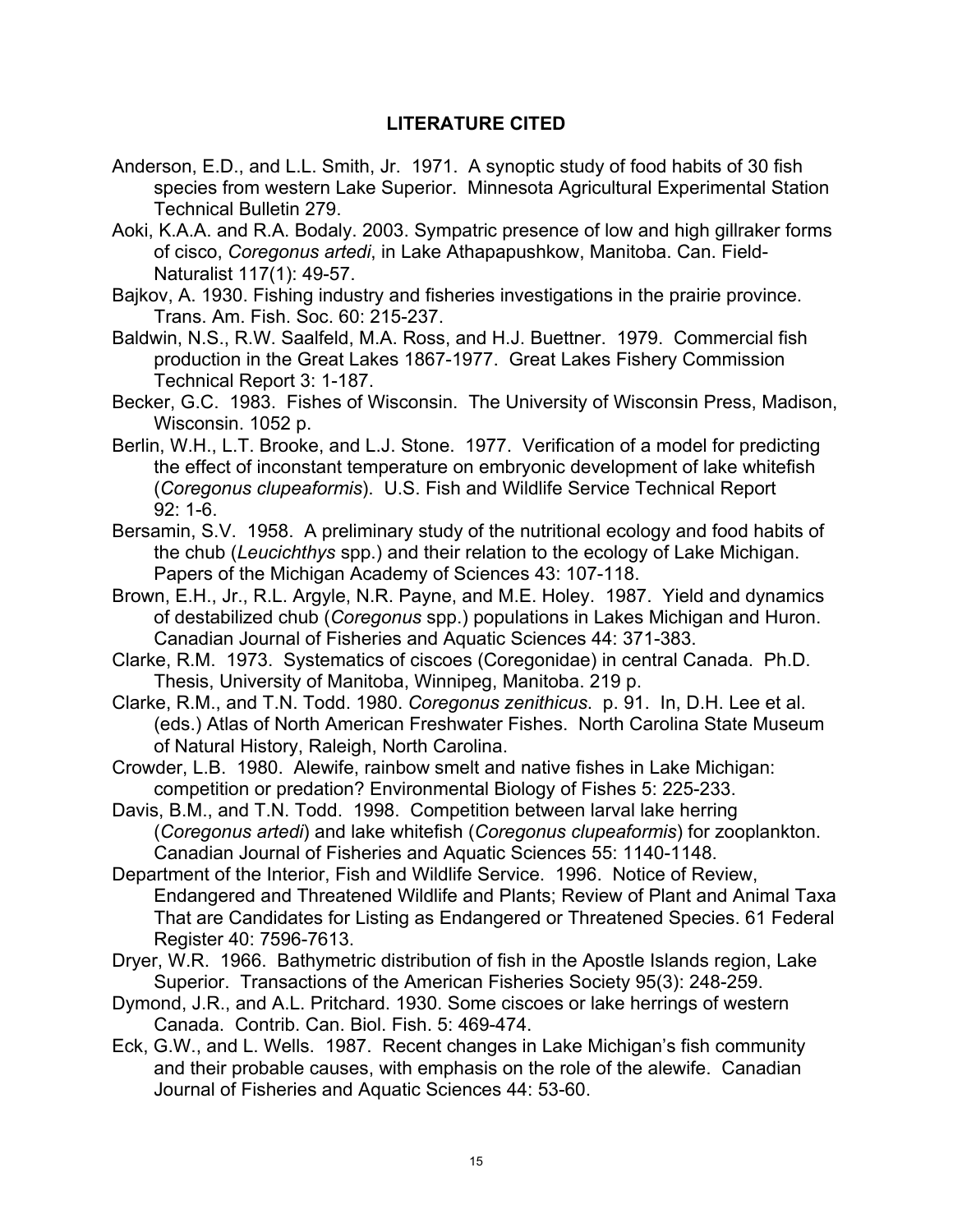Eddy, S., and J.C. Underhill. 1978. How to Know the Northern Fishes. Wm. C. Brown Co. Publishers, Dubuque, Iowa. 215 p.

Emery, L. and E.H. Brown, Jr. 1978. Fecundity of the bloater (*Coregonus hoyi*) in Lake Michigan. Transactions of the American Fisheries Society 107(6): 785-789.

- Etnier, D.A. and C.E. Skelton. 2003. Analysis of three cisco forms (*Coregonus, Salmonidae*) from Lake Saganaga and adjacent lakes near the Minnesota/Ontario border. Copeia 2003(4): 739-749.
- Fleischer, G.W. 1992. Status of coregonine fishes in the Laurentian Great Lakes. In, T.N. Todd and M. Luczynski (eds.) Biology and Management of Coregonid Fishes. Polskie Archiwum Hydrobiologii 39(3,4): 247-259.
- Franzin, W.G., B.A. Barton, R.A. Remnant, D.B. Wain, and S.J. Pagel. 1994. Range extension, present and potential distribution, and possible effects of rainbow smelt in Hudson Bay drainage waters of northwestern Ontario, Manitoba, and Minnesota. North American Journal of Fisheries Management 14: 65-76.
- Gibson, R.J., and L.J. Johnson. 1969. A limnological investigation of George Lake (Whiteshell Provincial Park) in 1967. Manitoba Dept. Mines Natur. Res. Fish. Br. MS rep. 69-3. 48 pp.
- Harper, G., and J.T. Nichols. 1919. Six new fishes from northwestern Canada. Bull. Am. Mus. Nat. Hist. His. Vol. XLI: 263-271.
- Hartman, W.L. 1972. Lake Erie: Effects of exploitation, environmental changes and new species on the fishery resources. Journal of the Fisheries Research Board of Canada 29: 899-912.
- Hile, R., and H.J. Buettner. 1955. Commercial fishery for chubs (ciscos) in Lake Michigan through 1953. U.S. Fish and Wildlife Service Special Science Reports on Fisheries 163.
- Hinks, D. 1943. The fishes of Manitoba. Manitoba Dept. Mines and Natur. Res., Winnipeg. 102 pp.
- Hoff, M.H. and T.N. Todd. 2004. Status of the shortjaw cisco (*Coregonus zenithicus*) in Lake Superior. Annales Zoologici Fennici 41: 8 p. In Press.
- Houston, J.J. 1988. Status of the shortjaw cisco, *Coregonus zenithicus*, in Canada. Canadian Field-Naturalist 102(1): 97-102.
- Jordan, D.S., and B.W. Evermann. 1909. Descriptions of three new species of cisco, or lake herring (*Argyrosomus*), from the Great Lakes of America; with a note on the species of whitefish. Proceedings, United States National Museum 36: 165-172.
- Koelz, W.N. 1926. Fishing industry of the Great Lakes. Appendix XI, Report of the U.S. Commissioner of Fisheries for 1925. Bureau of Fisheries Document 1001: 553-617.
- Koelz, W.N. 1929. Coregonid fishes of the Great Lakes. Bulletin U.S. Bureau of Fisheries: 43: 279-643.
- Latta, W.C. 1998. Status of the endangered and threatened fishes of Michigan. Michigan Academician, Papers of the Michigan Academy of Sciences, Arts & Letters 30: 1-16.
- MIDNR. 1974. Michigan program for endangered and threatened species. Michigan Department of Natural Resources, Lansing, MI.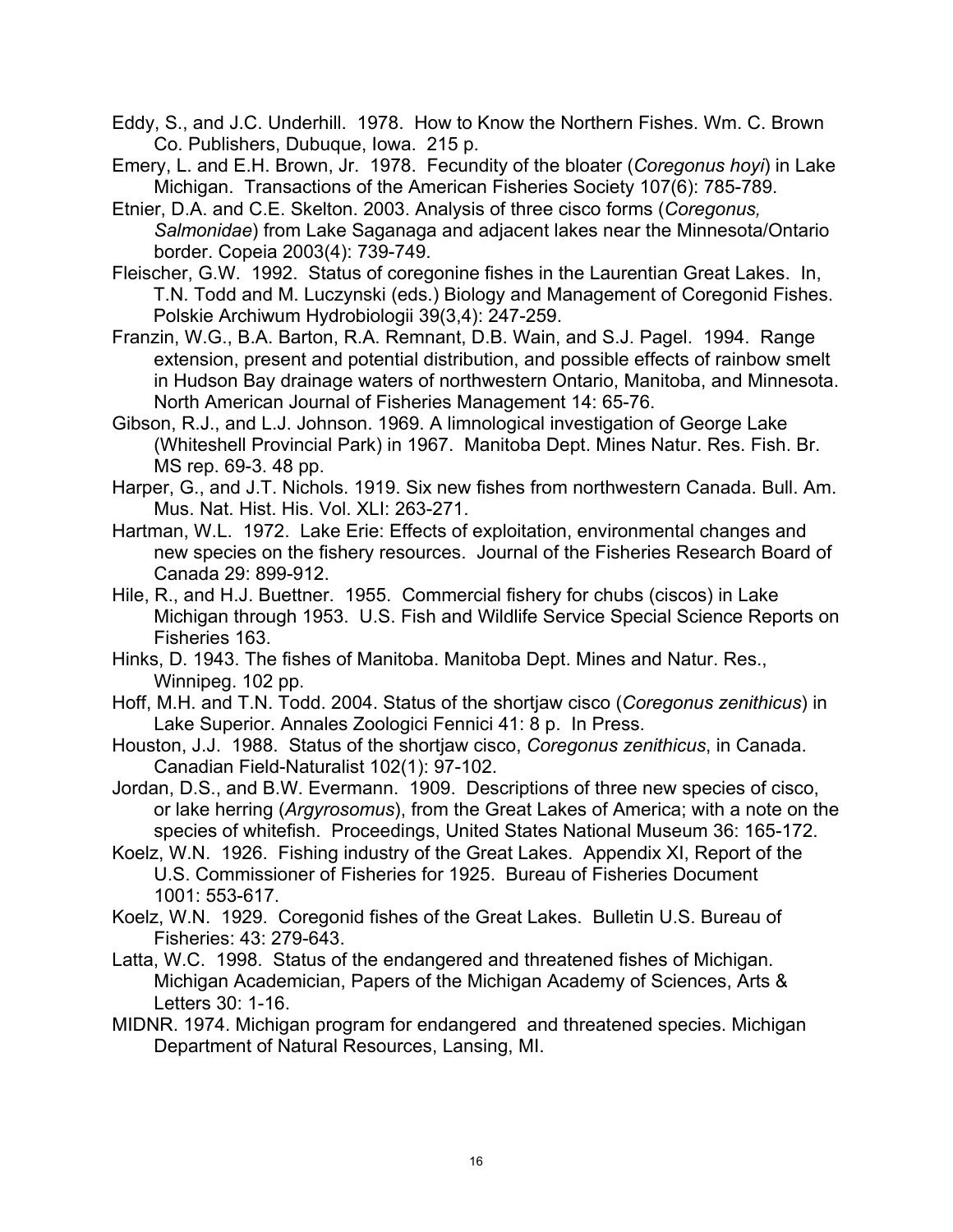- Murray, L., and J.D. Reist. 2003. Status Report on the Shortjaw Cisco (*Coregonus zenithicus*) in Central and Western Canada. Can. MS. Rep. Fish. Aquat. Sci. 2638: 56 pp.
- Milner, J.W. 1874. Report on the fisheries of the Great Lakes; the results of inquiries prosecuted in 1871 and 1872. Report U.S. Commissioner of Fish and Fisheries, 1872 and 1873. 78 p.
- Ono, R.D., J.D. Williams, and A. Wagner. 1983. Vanishing fishes of North America. Stone Wall Press, Washington, D.C.
- Paterson, C.G. 1969. Occurrence of *Coregonus artedii* and *C. zenithicus* in Barrow Lake, Alberta. Journal of the Fisheries Research Board of Canada 26(7): 1934-1938.
- Peck, J.W. 1977. Species composition of deep-water ciscoes (chubs) in commercial catches from Michigan waters of Lake Superior. Michigan Department of Natural Resources, Fisheries Research Report 1849: 1-10.
- Rawson, D.S. 1947. Great Slave Lake and Lake Athabasca. In: Northwest Canadian fish surveys in 1944-45. Bull. Fish. Res. Bd. Canada 72: 45-94.
- Rawson, D.S., and F.M. Atton. 1953. Biological investigation and fisheries management at Lac la Ronge, Saskatchewan. Fish. Branch Dept. Nat. Res., Saskatchewan Rep. 1: 1-39.
- Reed, K.M., M.O. Dorschner, T.N. Todd, and R.M. Phillips. 1998. Sequence analysis of the mitochondrial DNA control region of ciscoes (genus *Coregonus*): taxonomic implications for the Great Lakes species flock. Molecular Ecology 7: 1091-1096.
- Rice, J.A., L.B. Crowder, and F.B. Binkowski. 1987. Evaluating potential sources of mortality for larval bloater (*Coregonus hoyi*): starvation and vulnerability to predation. Canadian Journal of Fisheries and Aquatic Sciences 44: 467-472.
- Ryder, R.A., W.B. Scott, and E.J. Crossman. 1964. Fishes of northern Ontario, north of the Albany River. Roy. Ontario. Mus. Life Sci. Contrib. 60: 1-30.
- Schluter, D. 1996. Ecological speciation in postglacial fishes. Philosophical Transactions of the Royal Society of London B 351: 807-814.
- Scott, W.B., and E.J. Crossman. 1973. Freshwater Fishes of Canada. Fisheries Research Board of Canada Bulletin 184: 966 p.
- Scott, W.B., and S.H. Smith. 1962. The occurrence of the longjaw cisco, *Leucichthys alpenae*, in Lake Erie. Journal of the Fisheries Research Board of Canada 19: 1013-1023.
- Smith, G.R., and T.N. Todd. 1984. Evolution of species flocks of fishes in north temperate lakes. Pp. 45-68. In, A.A. Echelle and I. Kornfield (eds.) Evolution of Fish Species Flocks. University of Maine Press, Orono, Maine.
- Smith, S.H. 1964. Status of the deepwater cisco population of Lake Michigan. Transactions of the American Fisheries Society 93 (2): 155-163.
- Smith, S.H. 1968. Species succession and fishery exploitation in the Great Lakes. Journal of the Fisheries Board of Canada 25(4): 667-693.
- Smith, S.H. 1972. Factors of ecologic succession in oligotrophic fish communities of the Laurentian Great Lakes. Journal of the Fisheries Research Board of Canada 29(6): 717-730.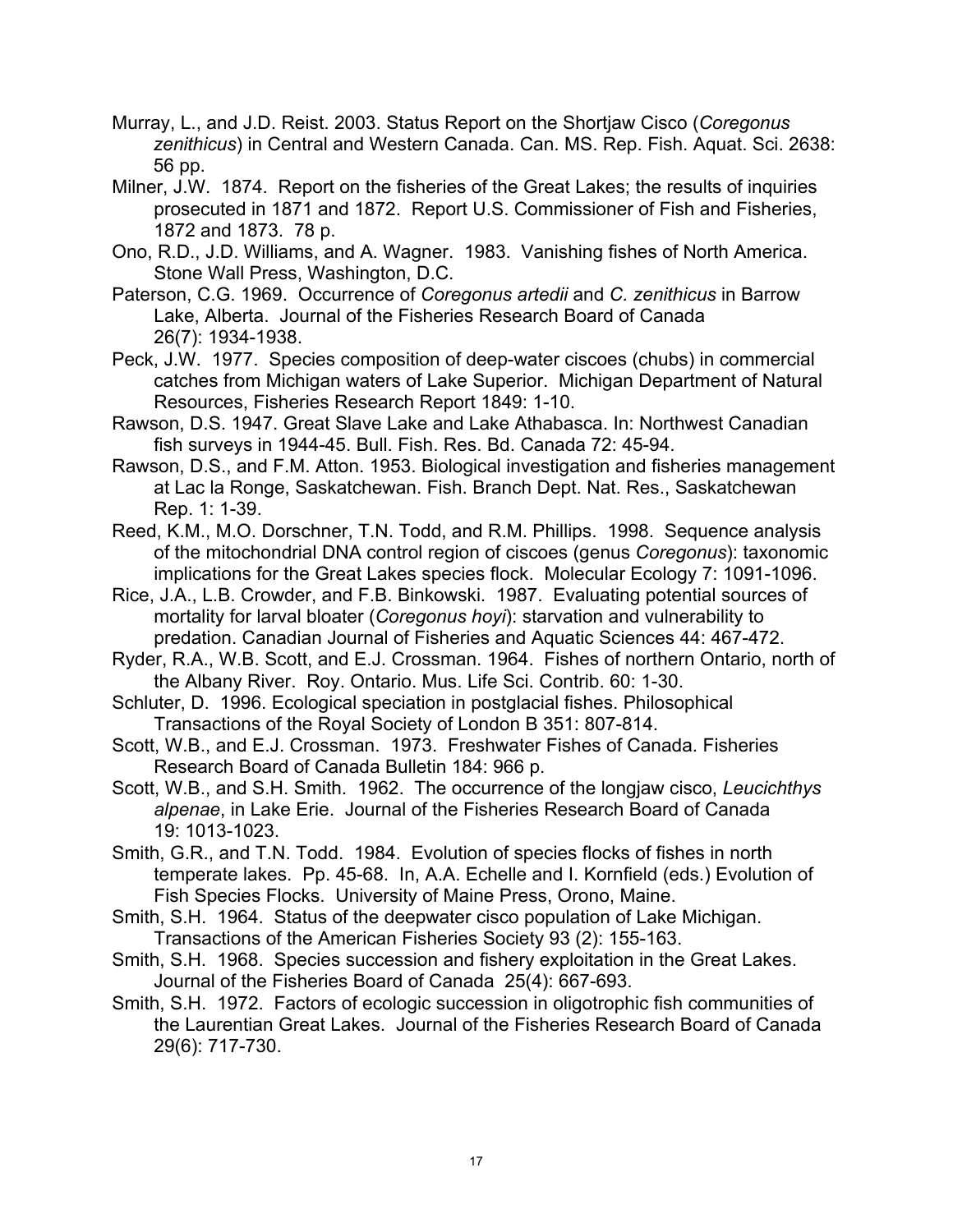- Steinhilber, M. 2000. A re-examination of the putative shortjaw cisco (*Coregonus zenithicus*) in Barrow Lake, Alberta and taxonomic evaluation of neighboring cisco populations. M.Sc. Thesis, University of Alberta, Edmonton. 174 pp.
- Steinhilber, M., J.S. Nelson, and J.D. Reist. 2002. A morphological and genetic reexamination of sympatric shortjaw cisco (*Coregonus zenithicus*) and lake cisco (*C. artedi*) in Barrow Lake, Alberta, Canada. In, Todd, T.N. and G. Fleischer (eds.) Biology and Management of Coregonid Fishes - 1999. Spec. Issues Advanc. Limnol. Archiv für Hydrobiologie 57: 463-478.
- Steinhilber, M. and L. Ruhde. 2001. Distribution and relative abundance of the shortjaw cisco (*Coregonus zenithicus*) in Alberta. Albert Fisheries & Wildlife Management Division, Resource Status and Assessment Branch, Alberta Species at Risk Report No. 3, 20 p.
- Taylor, W.W., M. Smale, and M. Freeberg. 1987. Biotic and abiotic factors as determinants of recruitment to stocks of lake whitefish (*Coregonus clupeaformis* Mitchill) in northeastern Lake Michigan. Canadian Journal of Fisheries and Aquatic Sciences 44: 313-323.
- Todd, T.N. 1981a. *Coregonus prognathus* Smith: a nomen dubium. Copeia 1981(2): 489-490.
- Todd, T.N. 1981b. Allelic variability in species and stocks of Lake Superior ciscoes (Coregoninae). Canadian Journal of Fisheries and Aquatic Sciences 38:-1808-1813.
- Todd, T.N. 1985. Status of Great Lakes coregonines. Manuscript, Great Lakes Fishery Laboratory, Ann Arbor, Michigan.
- Todd, T.N. and G.R. Smith. 1980. Differentiation in *Coregonus zenithicus* in Lake Superior. Canadian Journal of Fisheries and Aquatic Sciences 37: 2228-2235.
- Todd, T.N., and G.R. Smith. 1992. A review of differentiation in Great Lakes ciscoes. In, T.N. Todd and M. Luczynski (eds.) Biology and Management of Coregonid Fishes. Polskie Archiwum Hydrobiologii 39(3,4): 261-267.
- Todd, T., G. Smith, and L. Cable. 1981. Environmental and genetic contributions to morphological differentiation in ciscoes (Coregoninae) of the Great Lakes. Canadian Journal of Fisheries and Aquatic Sciences 38(1): 59-67.
- Todd, T.N., and R.M. Stedman. 1989. Hybridization of ciscoes (*Coregonus* spp.) in Lake Huron. Canadian Journal of Zoology 67: 1679-1685.
- Todd, T.N., and M.A. Steinhilber. 2002. Diversity in shortjaw cisco (*Coregonus zenithicus*) in North America. In, Todd, T.N. and G. Fleischer (eds.) Biology and Management of Coregonid Fishes - 1999. Spec. Issues Advanc. Limnol. Archiv für Hydrobiologie 57: 517-525.
- Turgeon, J., A. Estoup, and L. Bernatchez. 1999. Species flock in the North American Great Lakes: molecular ecology of Lake Nipigon ciscoes (Teleostei: Coregonidae: *Coregonus*). Evolution: 53(6): 1857-1871.
- Turgeon, J. and L. Bernatchez. 2001a. MtDNA phylogeography of lake cisco (*Coregonus artedi*): evidence supporting extensive secondary contacts between two glacial races. Molecular Ecology 10: 987-1001.
- Turgeon, J. and L. Bernatchez. 2001b . Clinal variation at microsatellite markers reveals extensive historical secondary contacts between refugial races of *Coregonus artedi* (Teleostei: Coregoninae). Evolution 55(11): 2274-2286.